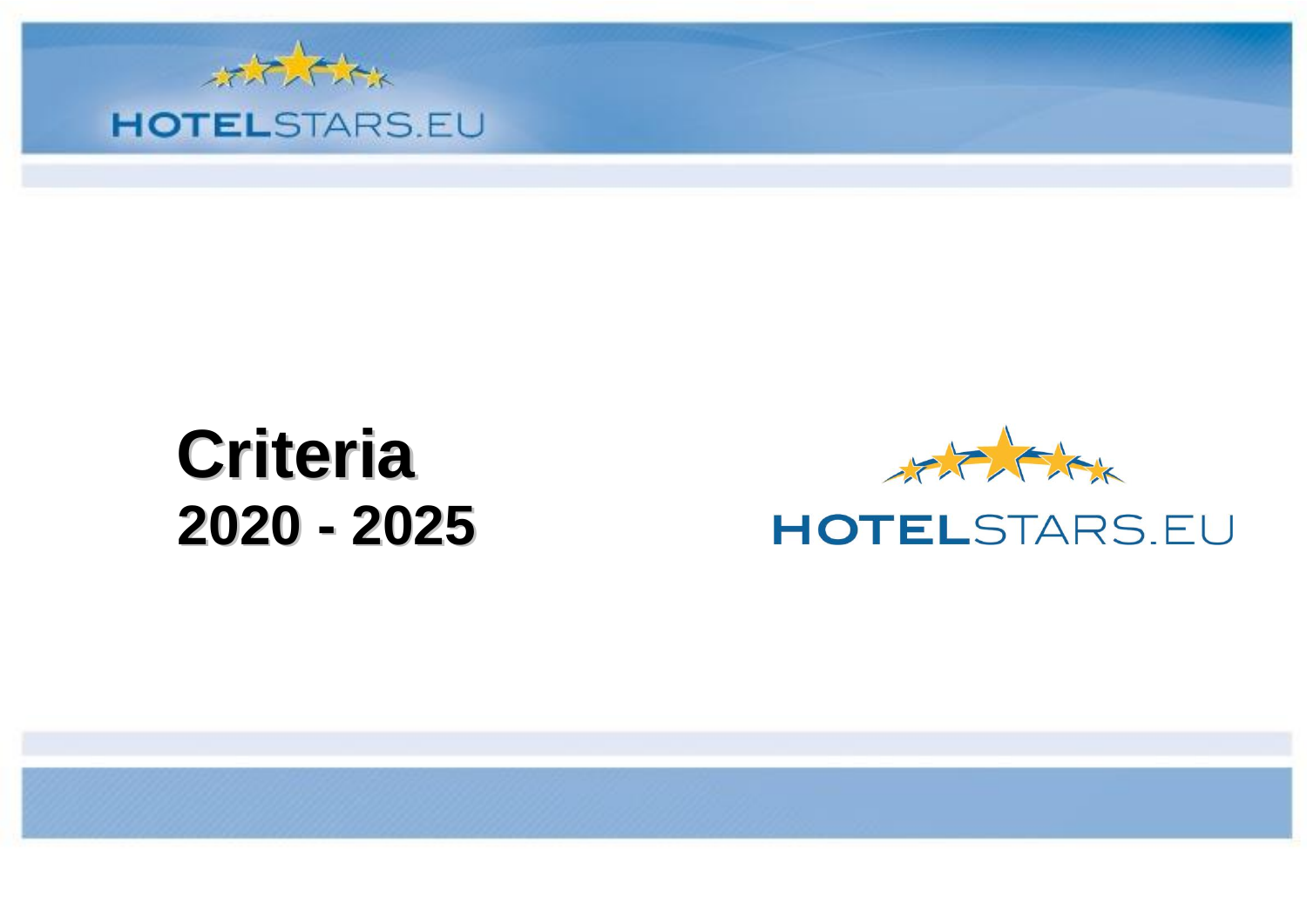

## **Welcome to the Hotelstars!**

**"Hotelstars Union" is a partnership between currently 17 European countries – Austria, Belgium, Czech Republic, Denmark, Estonia, Germany, Greece, Hungary, Latvia, Liechtenstein, Lithuania, Luxembourg, Malta, Netherlands, Slovenia, Sweden, Switzerland – and some observers, providing a harmonised hotel classification with common criteria and procedures.**

**The catalogue contains all the criteria by which a hotel is classified in each of the five categories of the Hotelstars Union classification system and guarantees quality and service for the guests, transparency and security for the hotels and meets both sustainability issues and technological developments.**

**The Hotelstars Union was founded in 2009 under the patronage of HOTREC - the umbrella association of hotels, restaurants and cafés in Europe.**

**Brussels, 1 st June 2020**

|                                      | Page |
|--------------------------------------|------|
| <b>General Hotel Info</b>            | 3    |
| <b>Reception and Services</b>        | 4    |
| <b>Rooms</b>                         | 7    |
| Gastronomy                           | 16   |
| <b>Event Facilities (MICE)</b>       | 17   |
| <b>Leisure</b>                       | 18   |
| <b>Quality and Online Activities</b> | 20   |
| <b>Minimum Points</b>                | 21   |

**Content**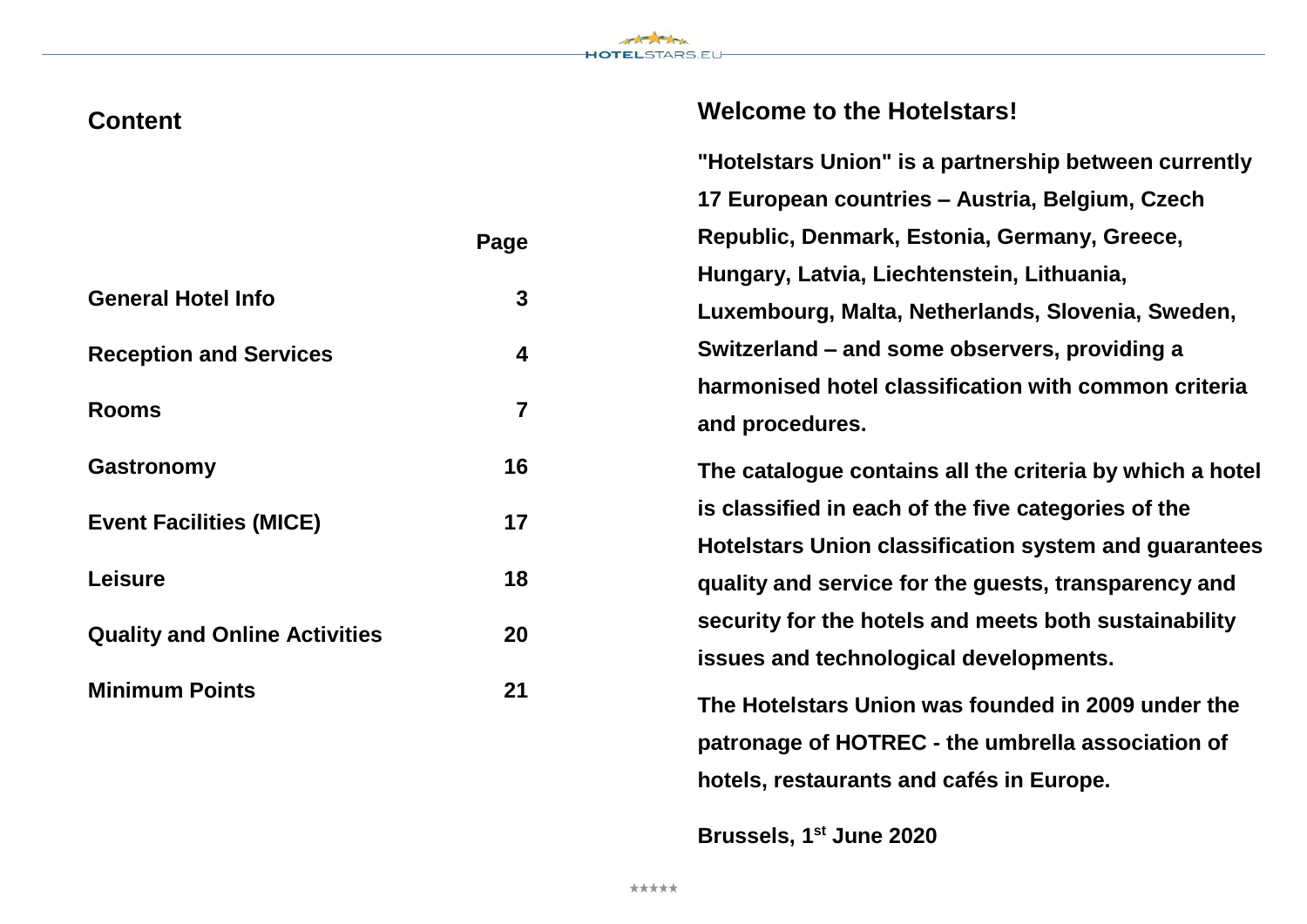

| Area                                                   | No.            | <b>Criterion</b>                                                                                 | <b>Points</b> | ☆                   | ***                 | ****                  | ***               | ***                  |
|--------------------------------------------------------|----------------|--------------------------------------------------------------------------------------------------|---------------|---------------------|---------------------|-----------------------|-------------------|----------------------|
| I. General Hotel Info                                  |                |                                                                                                  |               |                     |                     |                       |                   |                      |
| Cleanliness / Hygiene                                  |                | Cleanliness and hygiene are prerequisites as basic<br>conditions in all categories. <sup>1</sup> | ٠             | M                   | M                   | M                     | M                 | M                    |
| Preservation condition                                 | $\overline{2}$ | All mechanisms and equipment are functional and in<br>faultless condition.                       |               | M                   | M                   | M                     | М                 | М                    |
| General impression                                     | 3              | The general impression of the hotel is sufficient for<br>requirements.                           | ٠             | simple <sup>2</sup> | medium <sup>3</sup> | elevated <sup>4</sup> | high <sup>5</sup> | highest <sup>6</sup> |
| Staff                                                  | 4              | All services must be provided by competent and identifiable<br>staff.                            |               | М                   | м                   | M                     | М                 | м                    |
|                                                        | 5              | <b>Bilingual staff</b>                                                                           | 3             |                     | M                   | M                     | M                 | M                    |
| <b>Car Park</b>                                        | 6              | Parking directly at the hotel                                                                    | 3             |                     |                     |                       |                   |                      |
|                                                        | $\overline{7}$ | Parking possibilities for busses                                                                 | 3             |                     |                     |                       |                   |                      |
|                                                        | 8              | Garage                                                                                           | 5             |                     |                     |                       |                   |                      |
|                                                        | 9              | Charging station for electric cars                                                               | 10            |                     |                     |                       |                   |                      |
|                                                        | 10             | Dedicated charging station for electric bicycles or other types<br>of electric transport         | 3             |                     |                     |                       |                   |                      |
| Others                                                 | 11             | Min. 50% of the rooms with balcony or terrace                                                    | 5             |                     |                     |                       |                   |                      |
|                                                        | 12             | Elevator <sup>7</sup>                                                                            | 10            |                     |                     |                       | M                 | м                    |
| <b>Facilities for disabled</b><br>persons <sup>8</sup> | 13             | Barrier-free accessibility<br>Wheelchair or assistance                                           | 5             |                     |                     |                       |                   |                      |

<sup>1</sup> In times of the COVID-19 crisis, special obligations may apply with regard to cleaning and hygiene measures. Compliance with legal requirements and/or national regulations in this respect may override certain HSU criteria until further notice.

<sup>2</sup> In particular, furnishing and equipment are appropriate and maintained.

<sup>3</sup> In particular, furnishing and equipment are maintained and harmonized.

<sup>1</sup> In particular, furnishing and equipment are consistent in form and colour. The general impression is that of elevated comfort.<br>15 In particular, furnishing and equipment are high-quality and offer first-class comfort. Th

In particular, furnishing and equipment are high-quality and offer first-class comfort. The overall appearance is consistent in form, colour and materials.<br>
In particular, furnishing and equipment are luxurious and offer h

<sup>6</sup> In particular, furnishing and equipment are luxurious and offer highest comfort. The overall appearance is consistent in form, colour, and materials.<br>7 For hotels with more than three floors (incl. ground floor).

For hotels with more than three floors (incl. ground floor).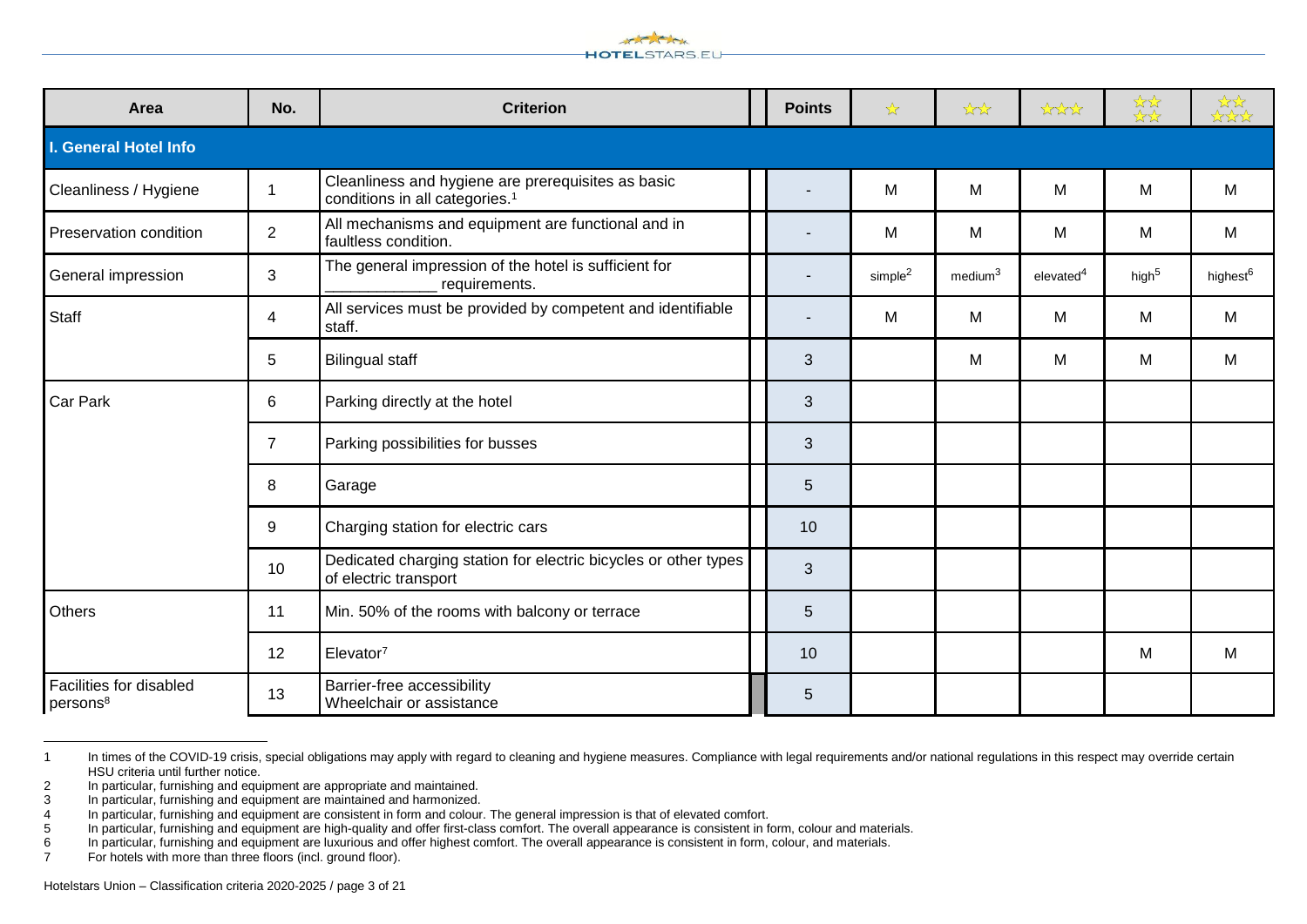

| Area | No. | <b>Criterion</b>                                              | <b>Points</b> | ☆ | ☆☆ | **** | ☆☆<br>$\frac{\lambda}{\lambda}$ | ू प्रे प्रे<br>प्रे प्रे प्रे |
|------|-----|---------------------------------------------------------------|---------------|---|----|------|---------------------------------|-------------------------------|
|      | 14  | <b>Barrier-free accessibility</b><br>Electronic wheelchair    | 10            |   |    |      |                                 |                               |
|      | 15  | Barrier-free accessibility<br>Blind or visually impaired      | $\mathcal{D}$ |   |    |      |                                 |                               |
|      | 16  | <b>Barrier-free accessibility</b><br>Deaf or hearing impaired | $\circ$       |   |    |      |                                 |                               |

| <b>II. Reception and Services</b> |    |                                                                                                               |  |                |   |   |   |   |   |
|-----------------------------------|----|---------------------------------------------------------------------------------------------------------------|--|----------------|---|---|---|---|---|
| Reception area                    | 17 | Designated (designed and signalled) area or desk securing<br>privacy                                          |  | $\mathbf{1}$   | M | M | M | M | M |
|                                   | 18 | Separate and designated reception area or desk securing<br>privacy                                            |  | 3              |   |   |   |   |   |
|                                   | 19 | Lounge suite <sup>9</sup> in the reception area                                                               |  | 3              |   |   | M |   |   |
|                                   | 20 | Lobby <sup>9</sup> with seats and beverage service                                                            |  | 5              |   |   |   | M | M |
|                                   | 21 | Reception hall <sup>9</sup> with several seats and beverage service                                           |  | 10             |   |   |   |   |   |
|                                   | 22 | Reception service, available for digital communication or<br>phone calls 24 hours                             |  | $\mathbf 1$    | м | м |   |   |   |
|                                   | 23 | 10 hours staffed reception service, available for digital<br>communication or phone calls 24 hours            |  | $\overline{7}$ |   |   | M |   |   |
|                                   | 24 | 16 hours staffed reception service, physically available for<br>digital communication or phone calls 24 hours |  | 10             |   |   |   | M |   |
|                                   | 25 | 24 hours staffed reception service, physically available for<br>digital communication or phone calls 24 hours |  | 15             |   |   |   |   | M |
|                                   | 26 | Self-check-in facility / service                                                                              |  | 3              |   |   |   |   |   |
|                                   | 27 | Self-check-out facility / service                                                                             |  | 3              |   |   |   |   |   |

8 According to national regulations.<br>9 Criteria 19 to 21 differ in size and s

 $\overline{a}$ 

Criteria 19 to 21 differ in size and sentience interpretation (from small to big, from just a seating corner to a representative hall).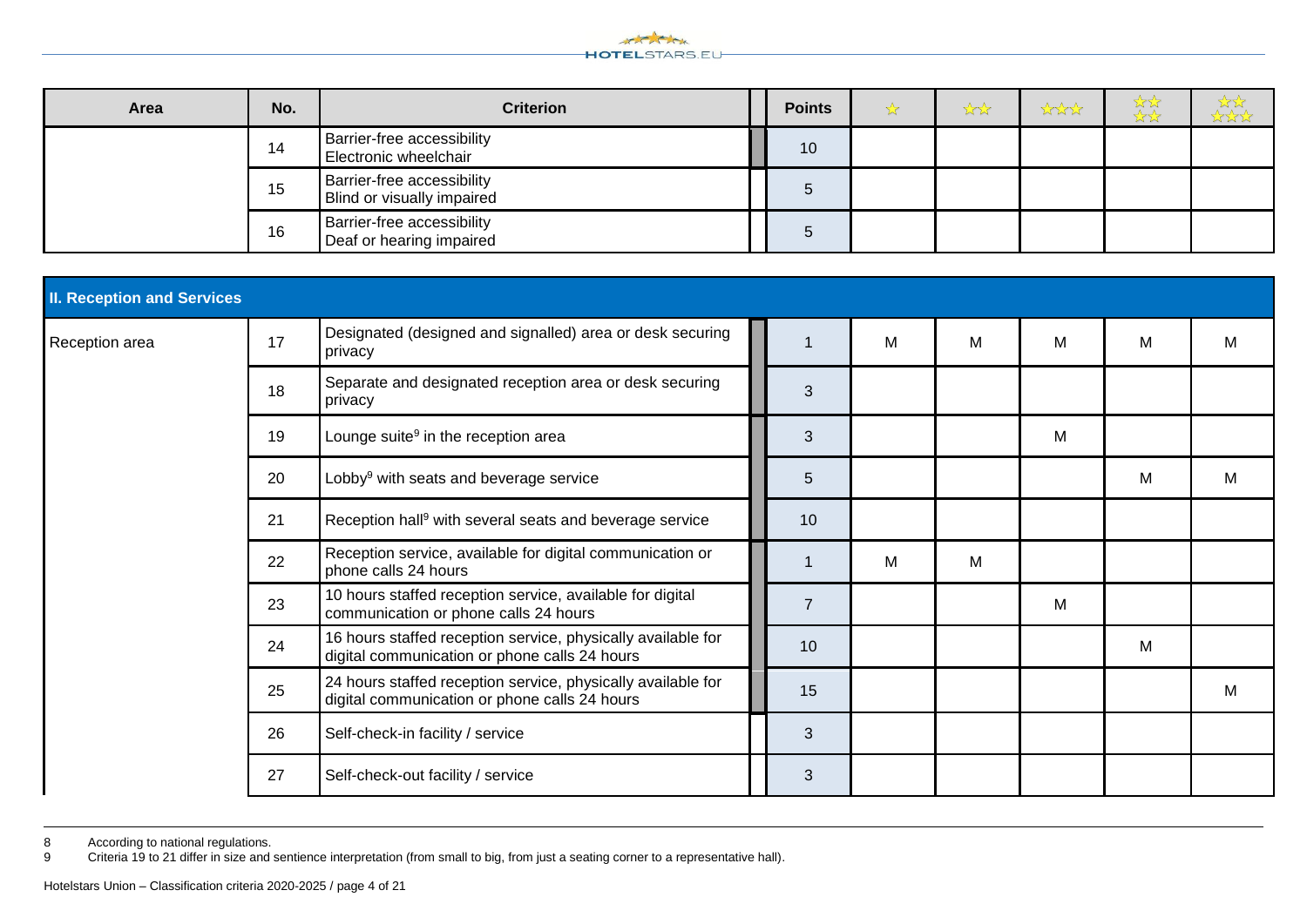

| Area                                     | No. | <b>Criterion</b>                                                                                                                                             | <b>Points</b>  | ☆ | $\frac{1}{2}$ | **** | *** | *** |
|------------------------------------------|-----|--------------------------------------------------------------------------------------------------------------------------------------------------------------|----------------|---|---------------|------|-----|-----|
|                                          | 28  | Valet parking service                                                                                                                                        | 10             |   |               |      |     | M   |
|                                          | 29  | Doorman<br>(separate personnel)                                                                                                                              | 15             |   |               |      |     |     |
|                                          | 30  | Concierge / Guest relation manager<br>(separate personnel)                                                                                                   | 15             |   |               |      |     | M   |
|                                          | 31  | Page boys<br>(separate personnel)                                                                                                                            | 15             |   |               |      |     |     |
|                                          | 32  | Luggage service on demand                                                                                                                                    | 5              |   |               | M    | M   |     |
|                                          | 33  | Luggage service                                                                                                                                              | 10             |   |               |      |     | M   |
|                                          | 34  | Secure left-luggage service for guests                                                                                                                       | 5              |   |               | M    | M   | M   |
| Cleaning of rooms /<br>change of laundry | 35  | Daily room cleaning <sup>10</sup>                                                                                                                            | $\mathbf{1}$   | M | M             | M    | M   | M   |
|                                          | 36  | Daily change of towels on demand                                                                                                                             | $\mathbf{1}$   | M | M             | M    | M   | M   |
|                                          | 37  | Change of bed linen at least once a week <sup>10</sup>                                                                                                       | $\mathbf{1}$   | M | M             | M    |     |     |
|                                          | 38  | Change of bed linen at least twice a week <sup>10</sup>                                                                                                      | 3              |   |               |      | M   | M   |
|                                          | 39  | Daily change of bed linen on demand                                                                                                                          | 3              |   |               |      | M   | M   |
| Laundry and ironing service              | 40  | Ironing service<br>(return within 1 hour)                                                                                                                    | $\mathfrak{S}$ |   |               |      |     | M   |
|                                          | 41  | Laundry and ironing service<br>(return as agreed, laundry bag provided)                                                                                      | $\mathbf{1}$   |   |               | M    |     |     |
|                                          | 42  | Chemical cleaning / dry cleaning or laundry and ironing<br>service<br>(delivery before 9 a.m., return as agreed - weekend excluded, laundry bag<br>provided) | $\overline{7}$ |   |               |      | M   | M   |
| Payment                                  | 43  | Cashless payment                                                                                                                                             | 1              | M | M             | M    | м   | M   |

<sup>10</sup> With the option of opting-out.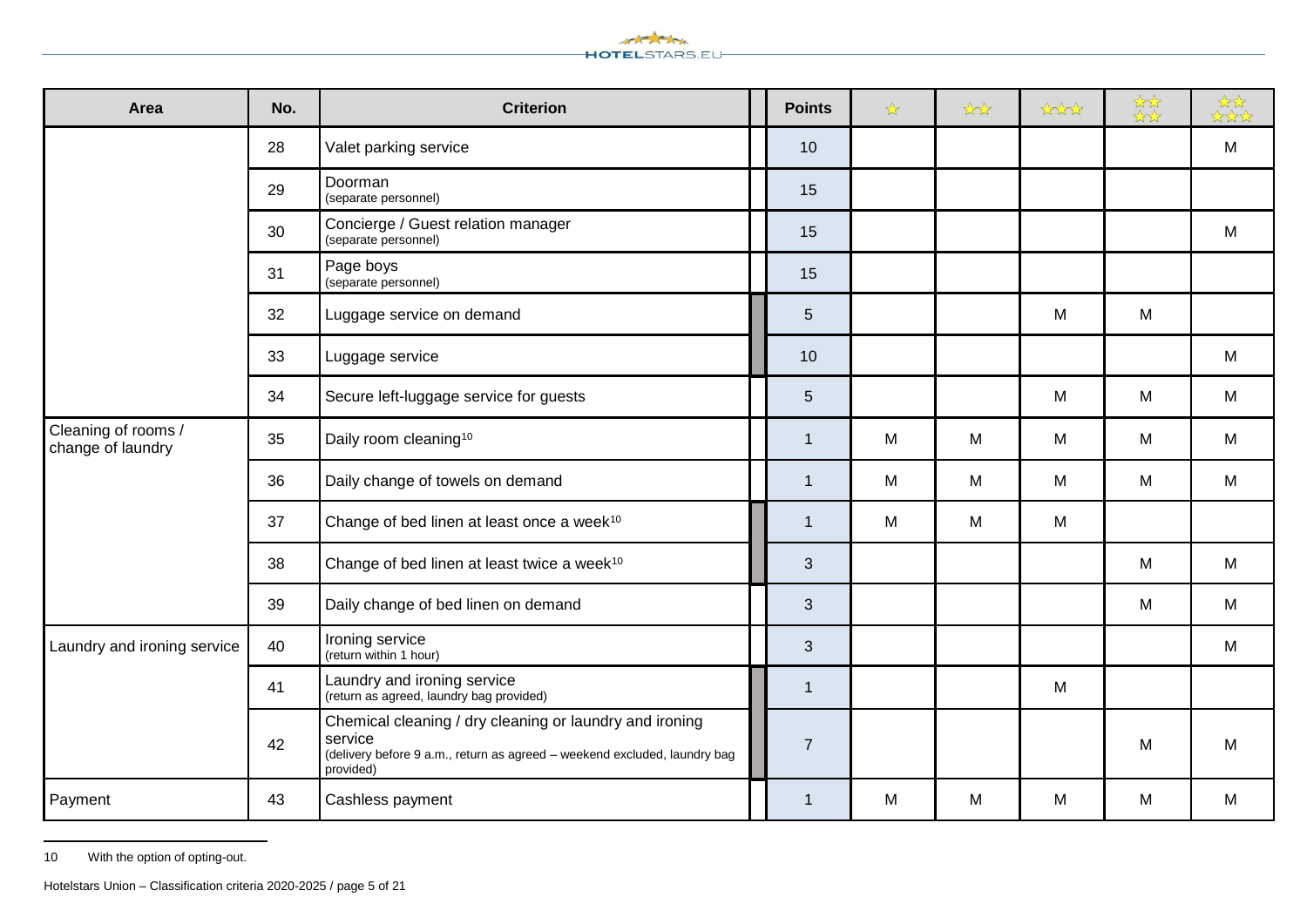

| Area          | No. | <b>Criterion</b>                                                                                          | <b>Points</b>  | ☆ | $\frac{1}{2}$ | **** | ***             | *** |
|---------------|-----|-----------------------------------------------------------------------------------------------------------|----------------|---|---------------|------|-----------------|-----|
| Miscellaneous | 44  | Umbrella at the reception or in the room                                                                  | 3              |   |               | M    | M               | M   |
|               | 45  | Up-to-date media in the room (printed or digital) <sup>11</sup>                                           | $\mathbf{3}$   |   |               |      |                 | M   |
|               | 46  | Sewing service                                                                                            | $\mathbf{3}$   |   |               |      |                 | M   |
|               | 47  | Sewing kit on demand                                                                                      | $\mathbf 1$    |   | M             | M    | M               |     |
|               | 48  | Sewing kit in the room                                                                                    | 3              |   |               |      |                 | M   |
|               | 49  | Shoe polishing machine in the hotel                                                                       | 5              |   |               |      | M <sup>12</sup> | M   |
|               | 50  | Shoe polishing service                                                                                    | 5              |   |               |      | M <sup>12</sup> | M   |
|               | 51  | Shoe polishing kit on demand                                                                              | $\overline{1}$ |   | M             | M    | M               |     |
|               | 52  | Shoe polishing kit in the room                                                                            | $\mathbf{3}$   |   |               |      |                 | M   |
|               | 53  | Shuttle or limousine service                                                                              | 5              |   |               |      |                 | M   |
|               | 54  | Offer of sanitary products on demand<br>(at least toothbrush, toothpaste, shaving kit, bath / shower gel) | $\mathbf{1}$   | M | M             | M    | M               | M   |
|               | 55  | Personalized greeting for each guest with flowers or a<br>present in the room                             | 5              |   |               |      |                 | M   |
|               | 56  | Accompanying the guest to the room on arrival                                                             | 5              |   |               |      |                 |     |
|               | 57  | Turndown service <sup>13</sup> in the evening as an additional room<br>check                              | $\overline{7}$ |   |               |      |                 | M   |

Newspapers, smart TV, tablets etc.

Either a shoe polishing machine in the hotel (see no. 49) or a shoe polishing service (see no. 50) can be offered.

Also called "Second service". Change of towels, removal of bedspread, emptying of waste paper basket, etc.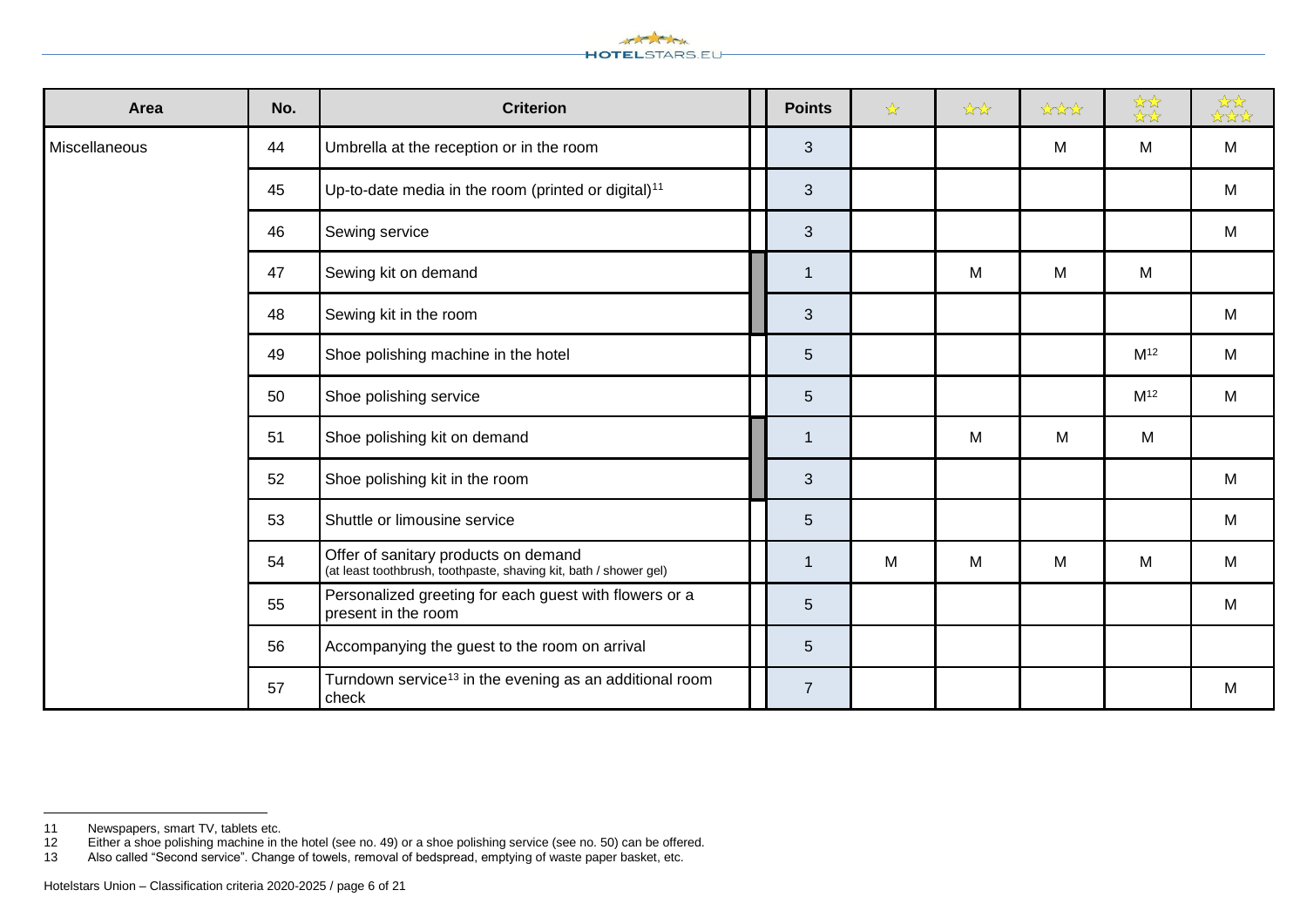

| Area                    | No.  | <b>Criterion</b>                                                                                                                                                | <b>Points</b>          | ☆ | $\frac{1}{2}$ | **** | *** | ***          |
|-------------------------|------|-----------------------------------------------------------------------------------------------------------------------------------------------------------------|------------------------|---|---------------|------|-----|--------------|
| <b>III. Rooms</b>       |      |                                                                                                                                                                 |                        |   |               |      |     |              |
| General Room Info       | 58   | Size of rooms (incl. bathroom) $\geq 14$ m <sup>214</sup>                                                                                                       | 10                     |   |               |      |     |              |
|                         | 59   | Size of rooms (incl. bathroom) $\geq 18$ m <sup>214</sup>                                                                                                       | 15                     |   |               |      |     |              |
|                         | 60   | Size of rooms (incl. bathroom) $\geq 22m^2$ <sup>14</sup>                                                                                                       | 20                     |   |               |      |     |              |
|                         | 61   | Size of rooms (incl. bathroom) $\geq 30$ m <sup>214</sup>                                                                                                       | 25                     |   |               |      |     |              |
|                         | 62   | Number of suites <sup>15</sup>                                                                                                                                  | 3 per suite,<br>max. 9 |   |               |      |     | M<br>(min 2) |
| Sleeping comfort        | 63   | Bed system with a modern and well-kept mattress of at least<br>13 $cm16$                                                                                        | 1                      | M | M             |      |     |              |
|                         | 64   | Bed system consisting of an elastic system in combination<br>with a modern and well-kept mattress with an overall height<br>of at least 18 cm <sup>16, 17</sup> | 5                      |   |               | M    | м   | М            |
|                         | 65   | Bed system consisting of an elastic system in combination<br>with a modern and well-kept mattress with an overall height<br>of at least 22 cm <sup>16, 17</sup> | $\overline{7}$         |   |               |      |     |              |
|                         | 66   | Ergonomically adjustable bed system on demand                                                                                                                   | 3                      |   |               |      |     |              |
| Bed width <sup>18</sup> | 67.1 | Single beds min. width of 0.80m <sup>19</sup>                                                                                                                   | 1                      |   |               |      |     |              |
|                         | 67.2 | Single beds min. width of 0.90m <sup>19</sup>                                                                                                                   | 5                      |   |               |      |     | M            |
|                         | 67.3 | Single beds min. width of 1.00m <sup>19</sup>                                                                                                                   | 10                     |   |               |      |     |              |

<sup>14</sup> If the hotel has a limited number of rooms (max.15 %) that are below this size, the guest must be informed about this fact before the accommodation contract is made.

<sup>15</sup> No "Junior suites". Suites consist of at least two separate rooms; one of which is furnished as a bedroom and one as living room. The rooms do not need to be connected by a door; an opening is sufficient. Basically, a holiday flat in a dépendance is not considered a suite. In order to ensure that guests can make full use of the hotel services, suites must be situated in the hotel building.

<sup>16</sup> The total height of the bed system is the sum of mattress and spring system (e.g. slatted frame).

<sup>17</sup> The base of the system can be a box spring, a sprung slatted or any other equivalent system.

<sup>18</sup> If a hotel has only single rooms or only double rooms, the number of points for the bed width will be doubled.<br>19 At the time of booking the quest must be informed. If there are two single beds in the room instead of a

At the time of booking the quest must be informed, if there are two single beds in the room instead of a double bed or if a single bed is booked as a double bed. If the hotel has a limited number of beds (max.15 %) that are below this width, the guest must be informed about this fact before the accommodation contract is made.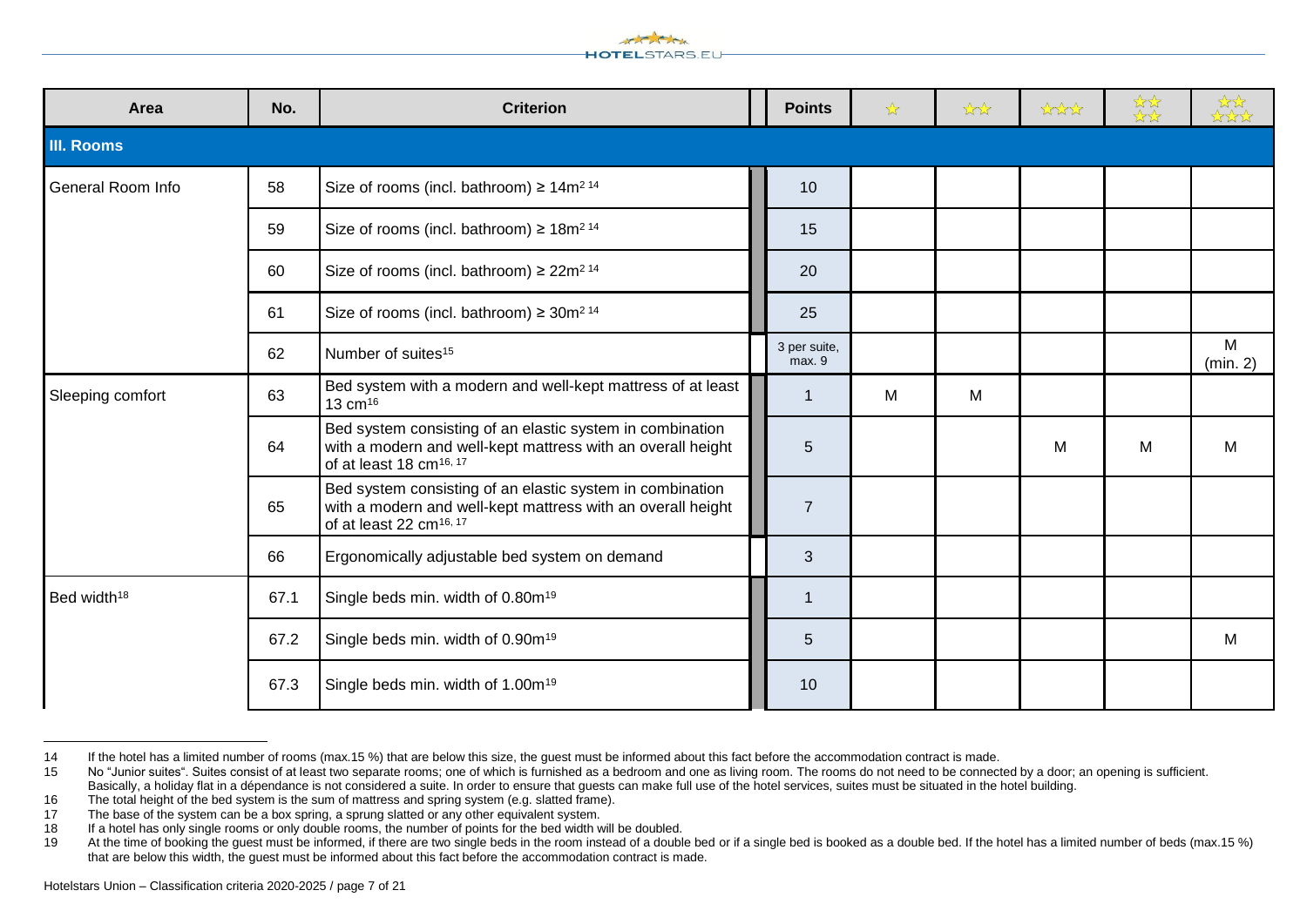

| Area       | No.  | <b>Criterion</b>                                                               | <b>Points</b>   | ☆ | $\frac{1}{2}$ | **** | *** | *** |
|------------|------|--------------------------------------------------------------------------------|-----------------|---|---------------|------|-----|-----|
|            | 67.4 | Single beds min. width of 1.20m <sup>19</sup>                                  | 15              |   |               |      |     |     |
|            | 68.1 | Double beds min. width of 1.40m <sup>19</sup>                                  | $\mathbf{1}$    |   |               |      |     |     |
|            | 68.2 | Double beds min. width of 1.60m <sup>19</sup>                                  | $5\phantom{.0}$ |   |               |      |     |     |
|            | 68.3 | Double beds min. width of 1.80m <sup>19</sup>                                  | 10              |   |               |      |     | M   |
|            | 68.4 | Double beds min. width of 2.00m <sup>19</sup>                                  | 15              |   |               |      |     |     |
| Bed length | 69.1 | Beds min. length of 1.90m                                                      | $\overline{1}$  |   |               |      |     |     |
|            | 69.2 | Beds min. length of 2.00m                                                      | $5\phantom{1}$  |   |               |      |     | M   |
|            | 69.3 | Beds min. length of 2.10m                                                      | 10              |   |               |      |     |     |
|            | 69.4 | Beds min. length of 2.20m                                                      | 15              |   |               |      |     |     |
|            | 70   | Crib on demand                                                                 | $\mathbf{1}$    |   |               |      |     |     |
|            | 71   | Hygienic covers for mattresses <sup>20</sup> ("encasings")                     | 10              |   |               |      |     |     |
|            | 72   | New acquisition of mattresses max. 5 years ago                                 | 10              |   |               |      |     |     |
|            | 73   | Annual laundry or thorough cleaning of mattresses <sup>21</sup>                | 10              |   |               |      |     |     |
|            | 74   | Allergy friendly bed linen and bed inlets available on<br>demand <sup>22</sup> | 3               |   |               |      |     |     |
|            | 75   | Modern and well-kept blanket                                                   | $\mathbf{1}$    | M | M             | M    | M   | M   |

<sup>20</sup> A simple molleton mattress pad is not accepted. But a (chemo-thermally) washable, breathable, bedcover free from mites and their excrements, made of cotton or synthetic materials that is opened at the bottom side will fulfil this criterion.

<sup>21</sup> This criterion is fulfilled, if there is no residual moistness, the mites are killed and their growth is eliminated.

<sup>22</sup> Allergy-friendly should not be confused with allergy-free. Allergic pillows, blankets and bed linen should be confirmed by a certificate. The inlays and covers of the bed linen should also do without feathers and down.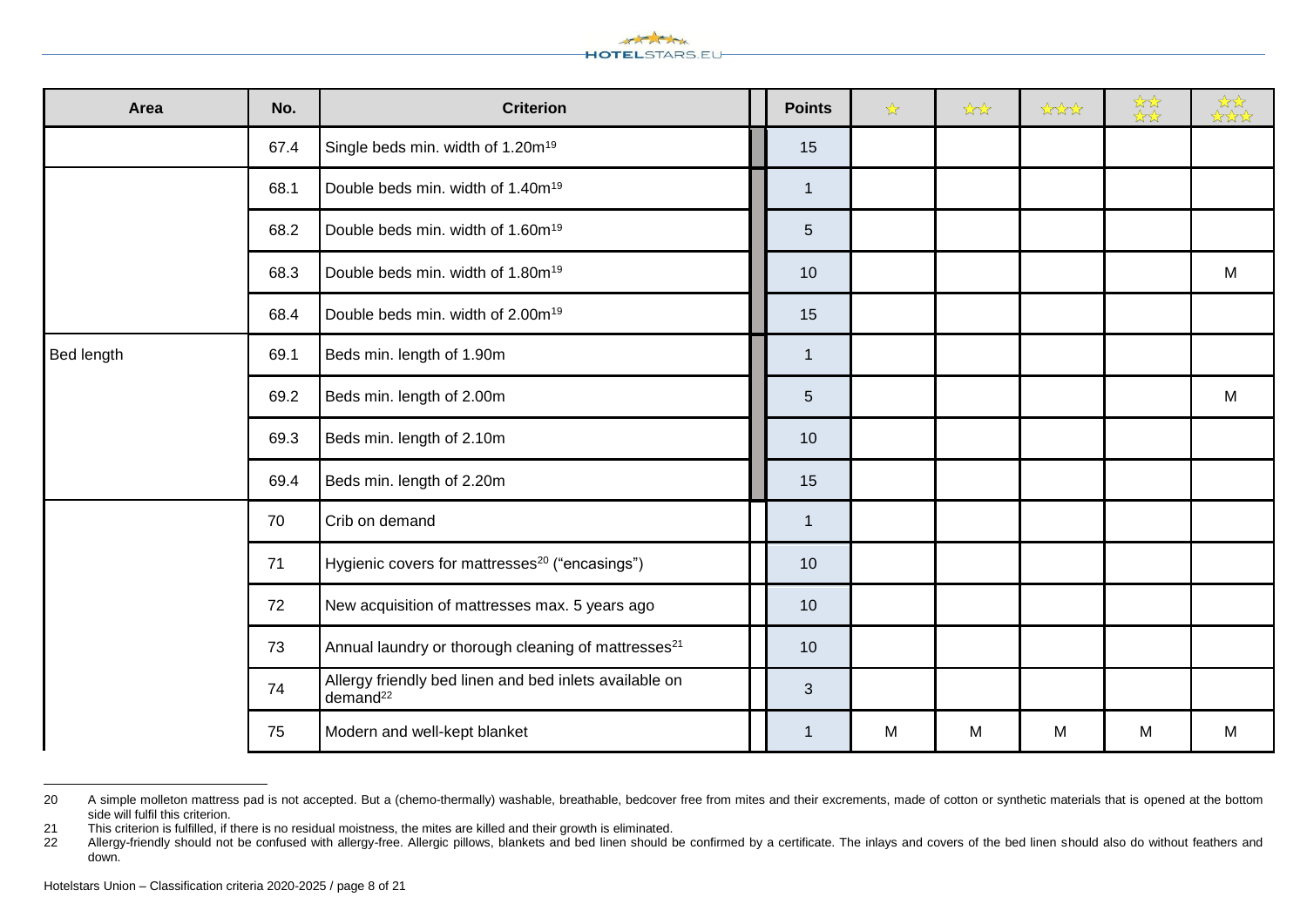

| Area           | No. | <b>Criterion</b>                                                                | <b>Points</b>   | ☆ | $\frac{1}{2}$ | **** | *** | र्<br>से से से |
|----------------|-----|---------------------------------------------------------------------------------|-----------------|---|---------------|------|-----|----------------|
|                | 76  | Additional blanket on demand                                                    | $\overline{1}$  |   |               | M    | M   | M              |
|                | 77  | Modern and well-kept pillow                                                     | $\mathbf{1}$    | M | M             | M    | M   | M              |
|                | 78  | Hygienic covers for pillows ("encasings")                                       | $\overline{7}$  |   |               |      |     |                |
|                | 79  | Annual pillow cleaning and / or renewal of pillows                              | $\mathbf 1$     | M | M             | M    | M   | M              |
|                | 80  | Additional usable, non-decorative pillow on demand                              | $\mathbf{1}$    |   |               | M    | M   | M              |
|                | 81  | Two usable, non-decorative pillows per person                                   | $\overline{5}$  |   |               |      |     | M              |
|                | 82  | Pillow menu with a choice of different types                                    | $5\phantom{.}$  |   |               |      | M   | M              |
|                | 83  | Possibility to darken the room<br>(e.g. curtain)                                | $\mathbf 1$     | M | M             | M    | M   |                |
|                | 84  | Possibility to completely darken the room<br>(e.g. shutter or blackout curtain) | $5\phantom{.0}$ |   |               |      |     | M              |
|                | 85  | Sheer curtain/screen/blinds or equivalent                                       | $\mathfrak{S}$  |   |               |      |     |                |
|                | 86  | Washable bedside carpet                                                         | 3               |   |               |      |     |                |
|                | 87  | Wake-up service                                                                 | $\mathbf{1}$    | M | M             | M    | M   | M              |
| Room equipment | 88  | Adequate wardrobe or clothes niche                                              | $\mathbf 1$     | M | M             | M    | M   | M              |
|                | 89  | Linen shelves                                                                   | $\mathbf{1}$    |   | M             | M    | M   | M              |
|                | 90  | Adequate number of hangers <sup>23</sup>                                        | $\mathbf{1}$    | M | M             | M    |     |                |
|                | 91  | Adequate number of hangers of different types                                   | 3               |   |               |      | M   | M              |

 $\overline{a}$ Simple wired hangers do not fulfil this criterion.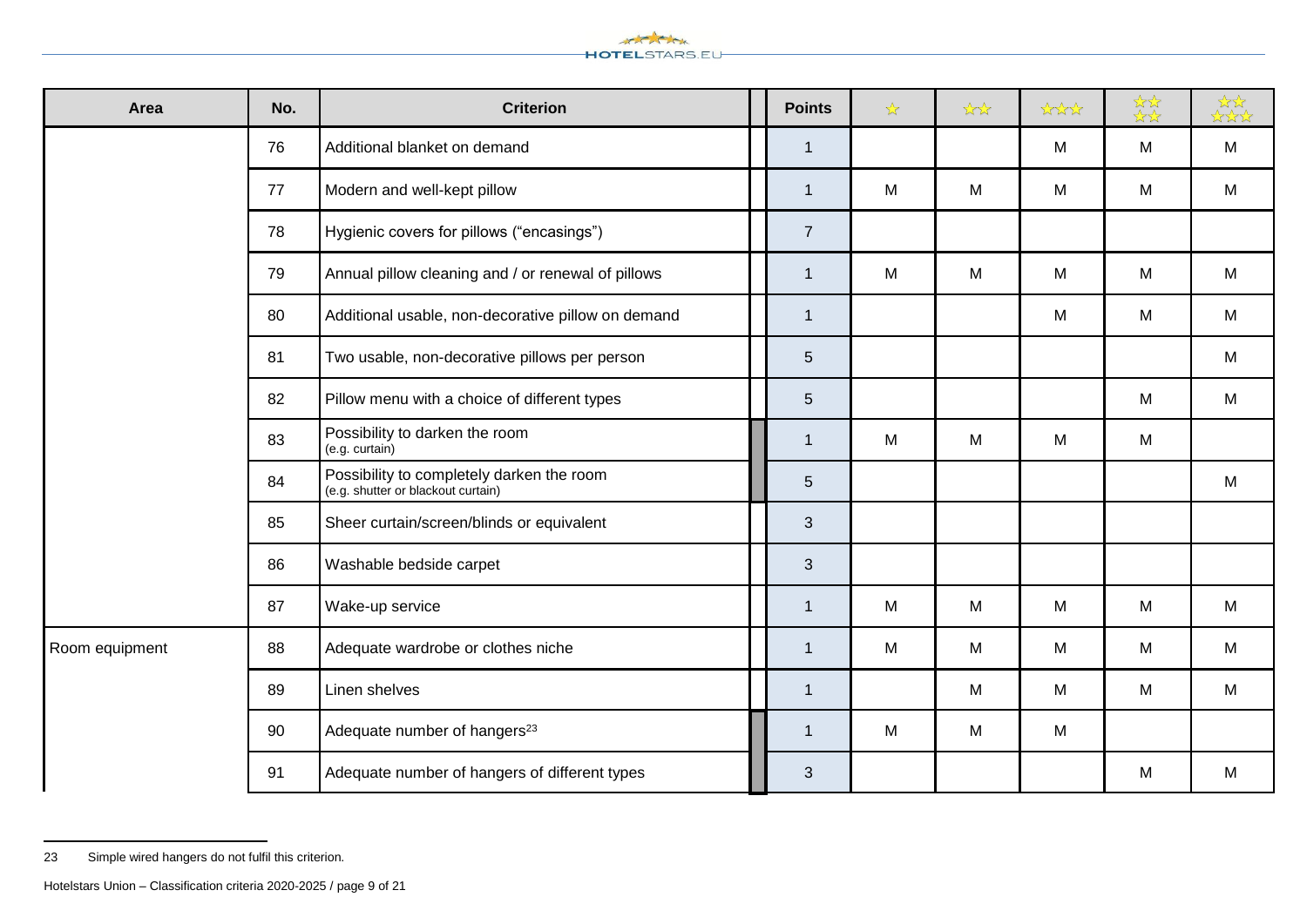

| Area | No. | <b>Criterion</b>                                                                                                                                                | <b>Points</b>  | $\frac{1}{\sqrt{2}}$ | $\frac{1}{2}$ | **** | *** | र्<br>सर्वेदी<br>सर्वेदी |
|------|-----|-----------------------------------------------------------------------------------------------------------------------------------------------------------------|----------------|----------------------|---------------|------|-----|--------------------------|
|      | 92  | Separate clothing hook                                                                                                                                          | $\overline{1}$ | M                    | M             | M    | M   | M                        |
|      | 93  | 1 seating accommodation                                                                                                                                         | $\mathbf{1}$   | M                    | M             |      |     |                          |
|      | 94  | 1 seating accommodation per person                                                                                                                              | 3              |                      |               | M    | M   | M                        |
|      | 95  | 1 comfortable seating accommodation (upholstered<br>chair/couch) with side table/tray                                                                           | $\overline{7}$ |                      |               |      | M   | М                        |
|      | 96  | 1 additional comfortable upholstered chair or loveseat in<br>double rooms or suites                                                                             | $\overline{7}$ |                      |               |      |     | М                        |
|      | 97  | Table, desk top or similar work station                                                                                                                         | 1              | M                    | M             |      |     |                          |
|      | 98  | Table, desk top or similar work station with a free min.<br>working space of 0.4 m <sup>2</sup> , access to power socket and<br>adequate lighting <sup>24</sup> | $\overline{5}$ |                      |               | M    | M   | M                        |
|      | 99  | Table, desk top or similar work station with a free min.<br>working space of 0.6 m <sup>2</sup> , access to power socket and<br>adequate lighting <sup>24</sup> | $\overline{7}$ |                      |               |      |     |                          |
|      | 100 | Bedside table/tray                                                                                                                                              | -1             |                      |               | M    | M   | М                        |
|      | 101 | Accessible power socket in the room <sup>24</sup>                                                                                                               | $\overline{1}$ | M                    | M             | M    | M   | M                        |
|      | 102 | Additional accessible power socket next to the table/desk or<br>desk top $24$                                                                                   | 3              |                      |               |      |     |                          |
|      | 103 | Additional accessible power socket next to the bed <sup>24</sup>                                                                                                | 3              |                      |               | M    | M   | M                        |
|      | 104 | Central light switch for the entire room light                                                                                                                  | 3              |                      |               |      |     |                          |
|      | 105 | Bedside light switch for the entire room light                                                                                                                  | 3              |                      |               |      |     |                          |
|      | 106 | Night light                                                                                                                                                     | 1              |                      |               |      |     |                          |

<sup>24</sup> Power sockets must be available and not used by other stationary items.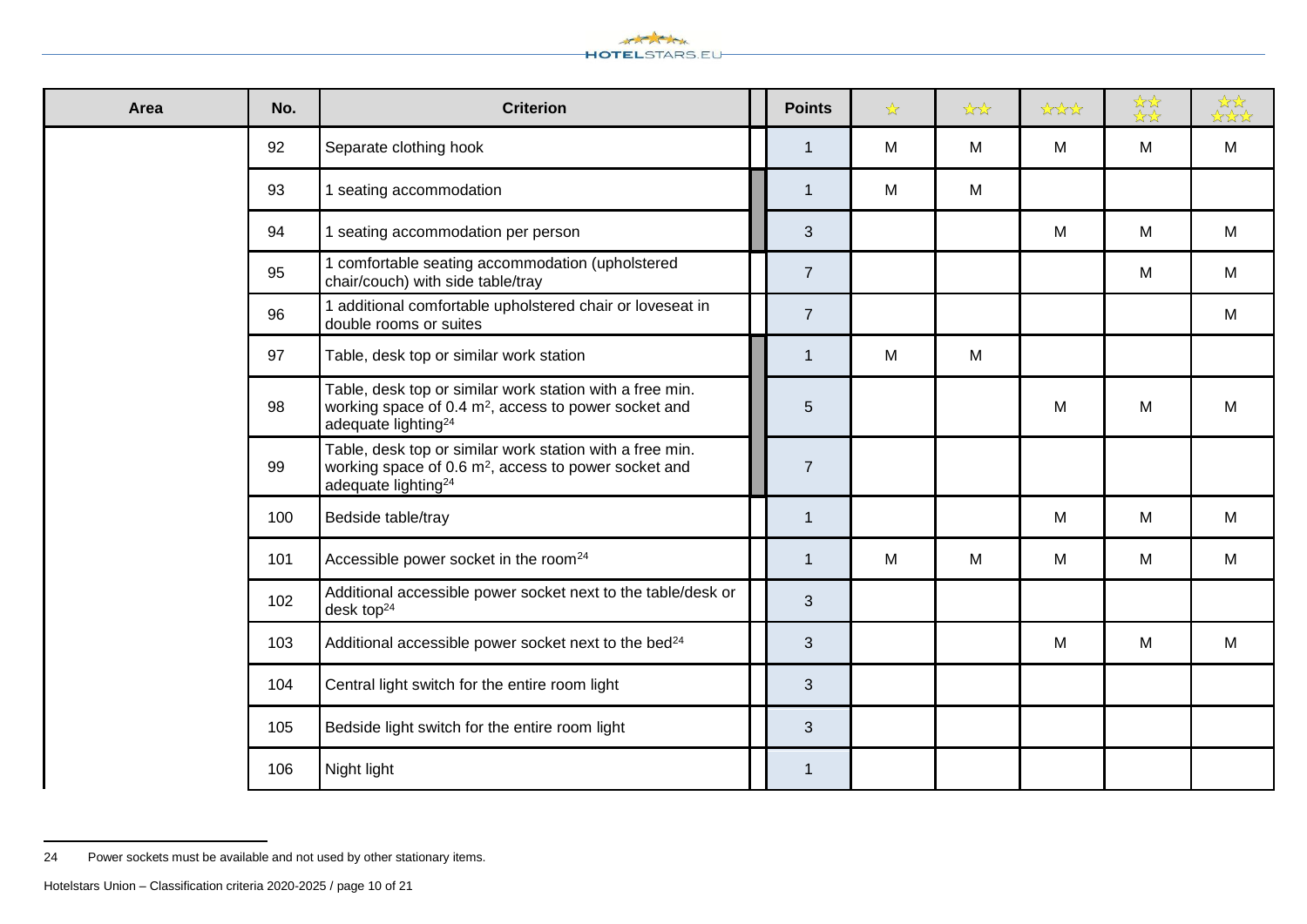

| Area                                | No. | <b>Criterion</b>                                                                             | <b>Points</b>  | ☆ | $\frac{1}{\sqrt{2}}$ | ****            | ***             | र्भू<br>भूमेर |
|-------------------------------------|-----|----------------------------------------------------------------------------------------------|----------------|---|----------------------|-----------------|-----------------|---------------|
|                                     | 107 | Adequate room lighting                                                                       | $\mathbf{1}$   | M | M                    | M               | M               | M             |
|                                     | 108 | Reading light next to the bed                                                                | 3              |   | M                    | M               | M               | M             |
|                                     | 109 | Dressing mirror                                                                              | $\overline{1}$ |   |                      | M               | M               | M             |
|                                     | 110 | Adequate place or rack to put the luggage/suitcase                                           | $\overline{5}$ |   |                      | M               | M               | M             |
|                                     | 111 | Wastepaper basket                                                                            | $\overline{1}$ |   |                      | M               | M               | M             |
| Safekeeping                         | 112 | Safekeeping facilities<br>(e.g. at the reception)                                            | $\mathbf{1}$   | M | M                    |                 |                 |               |
|                                     | 113 | Central safe<br>(e.g. at the reception)                                                      | $\mathbf{3}$   |   |                      | M <sup>25</sup> | M <sup>25</sup> | M             |
|                                     | 114 | Safe in the room                                                                             | $\overline{5}$ |   |                      |                 |                 | M             |
|                                     | 115 | Safe with integrated power socket in the room                                                | $\overline{7}$ |   |                      |                 |                 |               |
| Noise control /<br>air conditioning | 116 | Adequate noise protection<br>(windows)                                                       | $\overline{7}$ |   |                      |                 |                 |               |
|                                     | 117 | Sound-absorbing doors or double doors                                                        | 10             |   |                      |                 |                 |               |
|                                     | 118 | Rooms with centrally adjustable air conditioning                                             | $\overline{7}$ |   |                      |                 |                 |               |
|                                     | 119 | Rooms with individually adjustable air conditioning                                          | 10             |   |                      |                 |                 |               |
|                                     | 120 | Air conditioning in public guest areas<br>(restaurant, lobby, entrance hall, breakfast room) | 10             |   |                      |                 |                 |               |
|                                     | 121 | Harmonious atmosphere in public areas<br>(light, smell, music, colour, etc.)                 | $\mathbf{1}$   |   |                      |                 |                 |               |
| <b>Entertainment electronics</b>    | 122 | Audio or multimedia entertainment <sup>26</sup>                                              | 5              |   |                      | м               | м               | M             |

<sup>25</sup> Or a safe in the room (see no. 114).<br>26 Entertainment options may include ra Entertainment options may include radio reception, separate players or streaming services.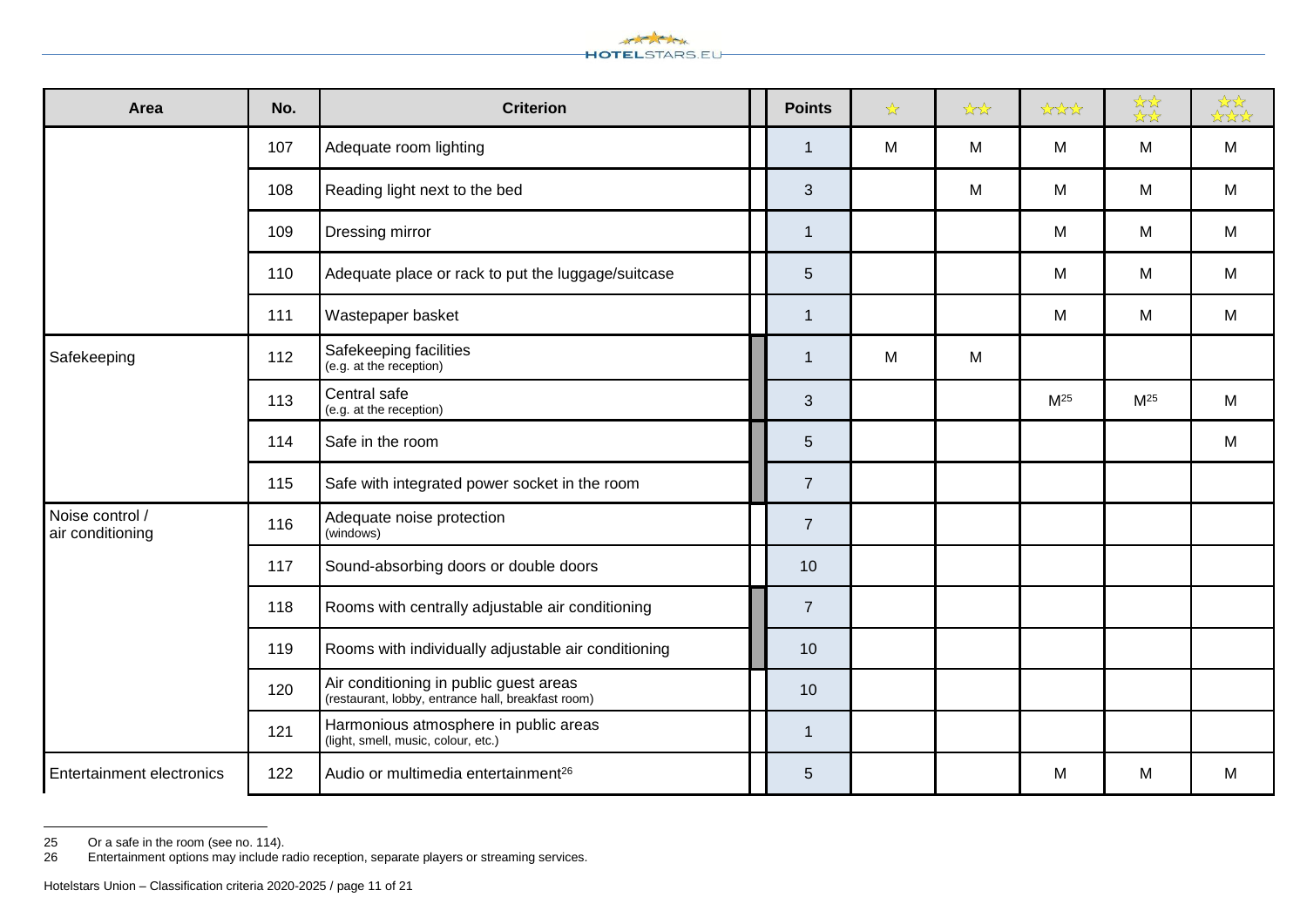

| Area               | No. | <b>Criterion</b>                                                                                                          | <b>Points</b> | $\frac{1}{\sqrt{2}}$ | **              | ****            | *** | *** |
|--------------------|-----|---------------------------------------------------------------------------------------------------------------------------|---------------|----------------------|-----------------|-----------------|-----|-----|
|                    | 123 | Fixed electronic media in the bathroom                                                                                    | 3             |                      |                 |                 |     |     |
|                    | 124 | TV services with monitor in a size appropriate for the room<br>with a remote function                                     | $\mathbf{1}$  | M <sup>27</sup>      | M <sup>27</sup> | M <sup>27</sup> | M   | M   |
|                    | 125 | Additional TV services with monitor in suites in a size<br>appropriate for the room                                       | 3             |                      |                 |                 |     |     |
|                    | 126 | International TV channels available                                                                                       | 5             |                      |                 |                 | M   | M   |
|                    | 127 | International power adapter plug on demand                                                                                | $\mathbf{3}$  |                      |                 |                 | M   | M   |
|                    | 128 | Charging station (for multiple electronic devices) and/or<br>different adapters on demand                                 | $\mathbf{1}$  |                      |                 | м               | M   | M   |
| Telecommunications | 129 | Device for internal and external communication on demand<br>with an instruction manual (printed or digital) <sup>28</sup> | 5             |                      |                 | M               | M   |     |
|                    | 130 | Device for internal and external communication in the room<br>with a bilingual instruction manual (printed or digital)    | 10            |                      |                 |                 |     | M   |
|                    | 131 | WIFI internet access in the public areas and in the rooms                                                                 | $\mathbf{1}$  | M                    | M               | M               | M   | M   |
|                    | 132 | Secure internet connection<br>(LAN, VPN or equivalent)                                                                    | 5             |                      |                 |                 |     |     |
|                    | 133 | Private and secure printing option on demand                                                                              | $\mathbf{1}$  |                      |                 |                 | M   | M   |
|                    | 134 | Internet device in the room on demand                                                                                     | $\mathbf{1}$  |                      |                 |                 |     | M   |
| Miscellaneous      | 135 | Guest directory (printed or digital) <sup>29</sup>                                                                        | $\mathbf{1}$  | M                    | M               |                 |     |     |
|                    | 136 | Bilingual guest directory (printed or digital)                                                                            | 5             |                      |                 | M               | M   | M   |
|                    | 137 | Regional information material available (printed or digital)                                                              | $\mathbf{1}$  | M                    | M               | M               | M   | M   |
|                    | 138 | Writing utensils and note pad                                                                                             | $\mathbf{1}$  |                      |                 | M               | M   | М   |

For testing purposes at national level, deviations may occur in Lithuania and the Czech Republic.

The guest must be informed about this offer during the check-in; a display, etc. is accepted.

The guest directory includes at least the breakfast time, the check-out time, and the opening hours of hotel facilities.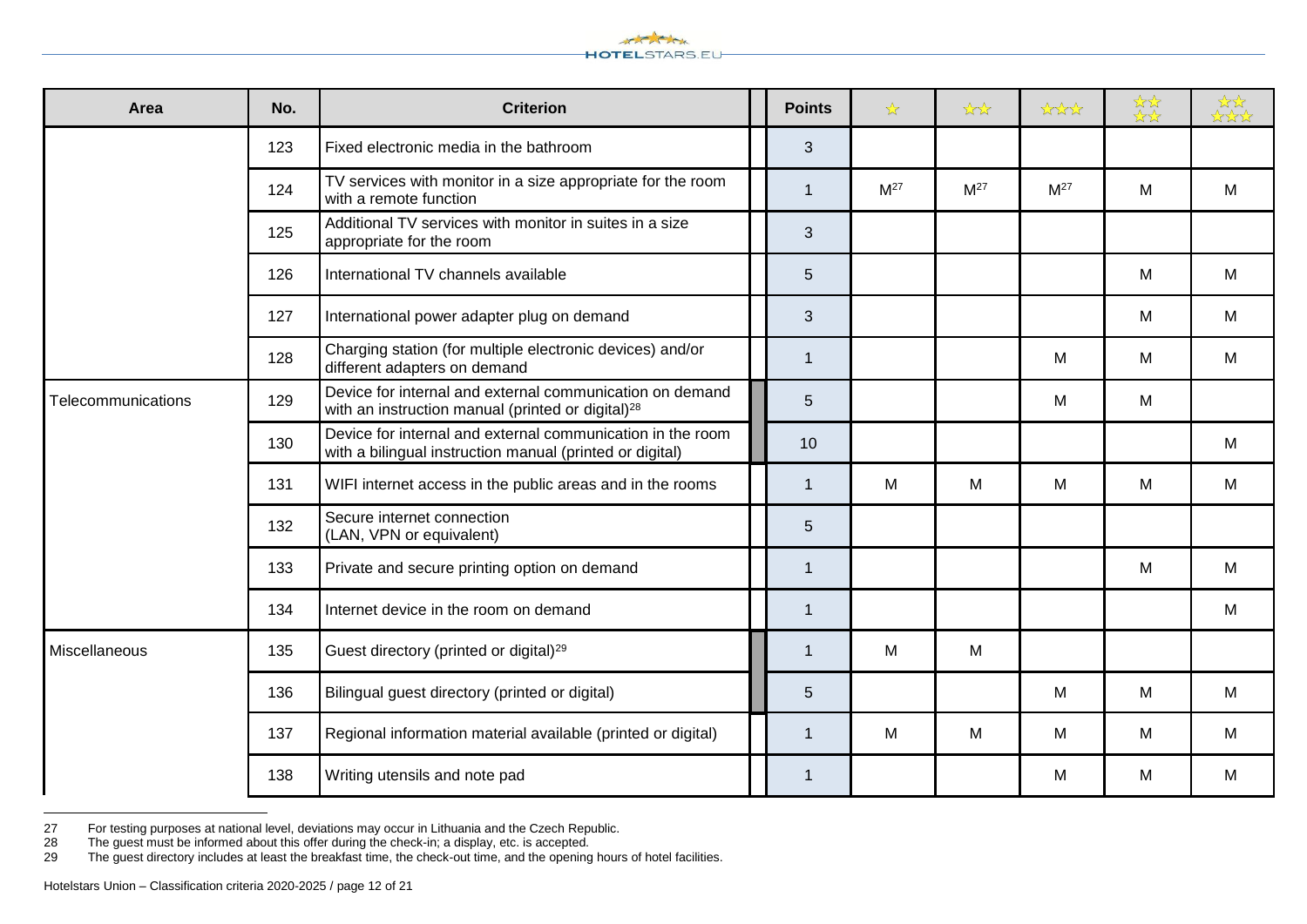

| Area                  | No. | <b>Criterion</b>                                                                                                             | <b>Points</b>  | $\frac{1}{\sqrt{2}}$ | **       | **** | *** | र्<br>से से से |
|-----------------------|-----|------------------------------------------------------------------------------------------------------------------------------|----------------|----------------------|----------|------|-----|----------------|
|                       | 139 | Correspondence folder                                                                                                        | $\mathbf{1}$   |                      |          |      |     |                |
|                       | 140 | Trouser press                                                                                                                | 3              |                      |          |      |     |                |
|                       | 141 | Iron and ironing board on demand or ironing room                                                                             | $\overline{1}$ |                      |          |      |     |                |
|                       | 142 | Iron and ironing board in the room                                                                                           | 3              |                      |          |      |     |                |
|                       | 143 | Shoehorn in the room                                                                                                         | $\overline{1}$ |                      |          |      | M   | M              |
|                       | 144 | Door viewer                                                                                                                  | 3              |                      |          |      |     |                |
|                       | 145 | Additional locking mechanism at the room's door                                                                              | $\overline{1}$ |                      |          |      |     |                |
| General Bathroom Info | 146 | Bathroom/Sanitary facilities $\geq 5$ m <sup>230</sup>                                                                       | 10             |                      |          |      |     |                |
|                       | 147 | Bathroom/Sanitary facilities $\geq 7,5$ m <sup>230</sup>                                                                     | 15             |                      |          |      |     |                |
|                       | 148 | 100% of the rooms with shower/WC or bath tub/WC                                                                              | $\overline{1}$ | $M^{31}$             | $M^{31}$ | M    | M   | M              |
|                       | 149 | 100% of the rooms with shower/WC or bath tub/WC and<br>thereof 50% of the rooms with bath tub and separate shower<br>cubicle | 10             |                      |          |      |     |                |
|                       | 150 | 30% of the rooms with toilet separately                                                                                      | $\overline{5}$ |                      |          |      |     |                |
|                       | 151 | Shower with curtain or equivalent separations                                                                                | $\overline{1}$ | M                    | M        | M    | M   | M              |
|                       | 152 | Shower with screen                                                                                                           | 5              |                      |          |      |     |                |
|                       | 153 | Washbasin                                                                                                                    | -1             | M                    | М        | M    | M   | M              |

If the hotel has a limited number of bathrooms (max. 15%) that are below this size, the guest must be informed about this fact before the accommodation contract is made.

<sup>31</sup> If up to 15% of the hotel's rooms are not equipped with private showers/WC but offer shared showers/WC instead, the guest has to be informed of the fact that the room does not comply with the usual standard before the accommodation contract is made. This exception of a 15% deviation is not applicable to new buildings planned after 01.01.2020.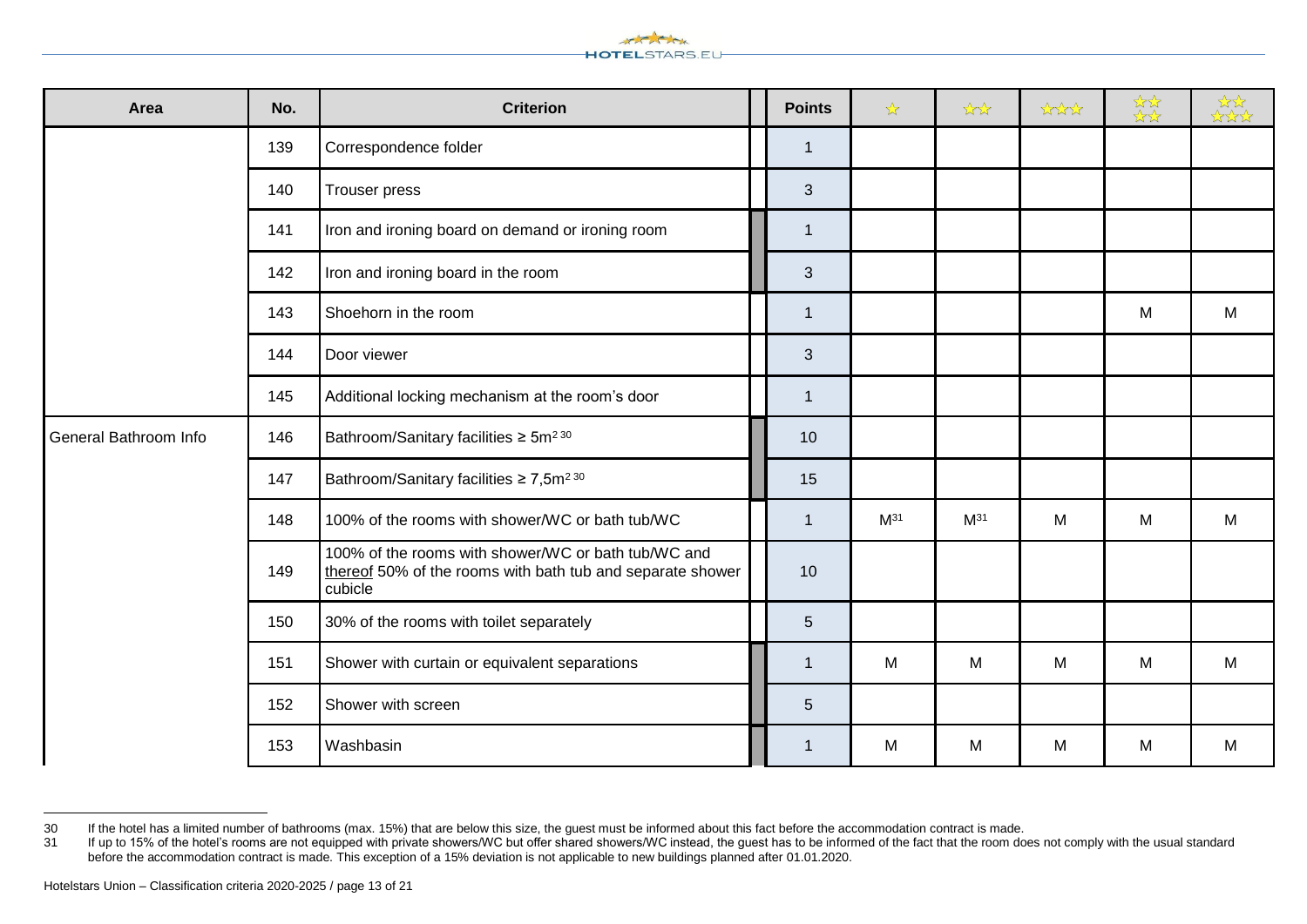

| Area | No. | <b>Criterion</b>                                                    | <b>Points</b>  | $\frac{1}{\sqrt{2}}$ | $\frac{1}{2}$ | **** | *** | *** |
|------|-----|---------------------------------------------------------------------|----------------|----------------------|---------------|------|-----|-----|
|      | 154 | Twin wash basin in double rooms and suites                          | $5\phantom{.}$ |                      |               |      |     |     |
|      | 155 | Washable bath mat                                                   | $\mathbf{1}$   |                      |               | M    | M   | M   |
|      | 156 | Adequate lighting at the washbasin                                  | $\mathbf{1}$   | M                    | ${\sf M}$     | M    | M   | M   |
|      | 157 | Permanent or removable anti-slip appliance in shower and<br>bathtub | $\mathbf{1}$   |                      |               |      |     |     |
|      | 158 | Safety handles                                                      | $\mathfrak{S}$ |                      |               |      |     |     |
|      | 159 | Mirror                                                              | $\mathbf{1}$   | M                    | M             | M    | M   | M   |
|      | 160 | Accessible power socket near the mirror                             | $\mathbf{1}$   | ${\sf M}$            | M             | M    | M   | M   |
|      | 161 | Vanity mirror                                                       | $\mathbf{1}$   |                      |               |      |     |     |
|      | 162 | Flexible vanity mirror                                              | 3              |                      |               |      | M   | M   |
|      | 163 | Lighted vanity mirror                                               | $\mathbf{1}$   |                      |               |      |     |     |
|      | 164 | Towel rails or towel hooks                                          | $\mathbf{1}$   | M                    | M             | M    | M   | M   |
|      | 165 | Heating option in the bathroom (e.g. heated towel rail)             | $\sqrt{5}$     |                      |               |      |     | M   |
|      | 166 | Storage surface                                                     | $\mathbf{1}$   | M                    | M             | M    |     |     |
|      | 167 | Large storage surface                                               | $\mathbf{3}$   |                      |               |      | M   | M   |
|      | 168 | Toothbrush tumbler                                                  | $\mathbf{1}$   |                      |               | M    | M   | M   |
|      | 169 | Soap or body wash at the wash basin                                 | $\mathbf{1}$   | ${\sf M}$            | M             | M    | M   | M   |
|      | 170 | Body wash or shower gel at the shower/bath tub                      | $\mathbf{1}$   |                      | M             | M    | M   | M   |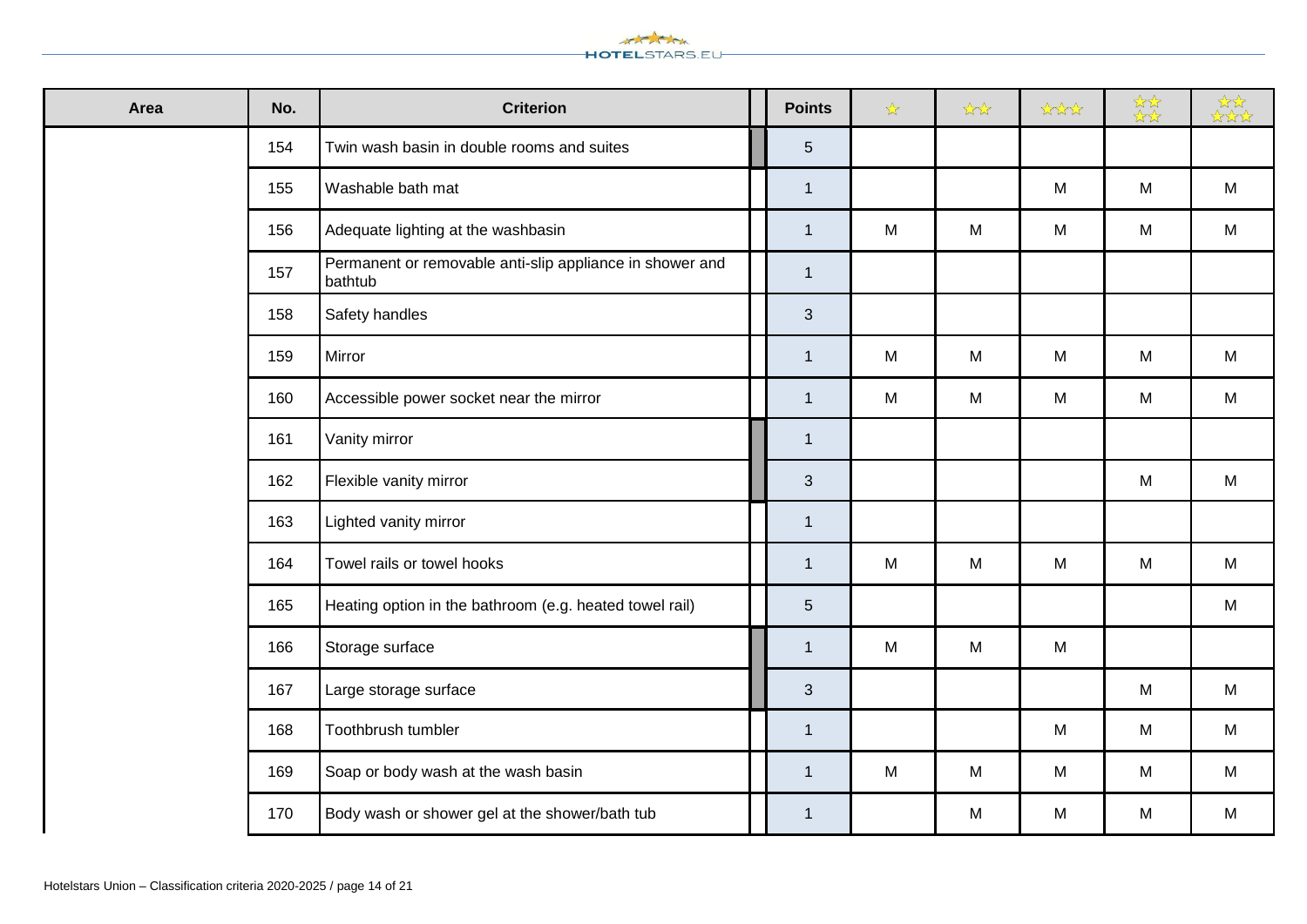

| Area | No. | <b>Criterion</b>                                                                                                     | <b>Points</b>         | $\frac{1}{\sqrt{2}}$ | $\frac{1}{\mathcal{N}}\frac{1}{\mathcal{N}}$ | **** | *** | *** |
|------|-----|----------------------------------------------------------------------------------------------------------------------|-----------------------|----------------------|----------------------------------------------|------|-----|-----|
|      | 171 | Shampoo <sup>32</sup>                                                                                                | $\mathbf{1}$          |                      | M                                            | M    | M   | M   |
|      | 172 | Additional cosmetic products<br>(e.g. bath essence, shower cap, nail file, Q-tips, cotton wool pads, body<br>lotion) | 1 per item,<br>max. 3 |                      |                                              |      | M   | M   |
|      | 173 | <b>Facial tissues</b>                                                                                                | $\mathfrak{S}$        |                      |                                              | M    | M   | M   |
|      | 174 | Toilet paper in reserve                                                                                              | $\mathbf{1}$          | M                    | M                                            | M    | M   | M   |
|      | 175 | 1 hand towel per person                                                                                              | $\mathbf{1}$          |                      | M                                            | M    | M   | M   |
|      | 176 | 1 bath towel per person                                                                                              | $\mathbf{1}$          | M                    | M                                            | M    | M   | M   |
|      | 177 | Bathrobe on demand                                                                                                   | $\mathbf{3}$          |                      |                                              |      | M   |     |
|      | 178 | Bathrobe                                                                                                             | $\overline{5}$        |                      |                                              |      |     | M   |
|      | 179 | Slippers on demand                                                                                                   | $\mathbf{1}$          |                      |                                              |      | M   |     |
|      | 180 | Slippers                                                                                                             | $\mathfrak{S}$        |                      |                                              |      |     | M   |
|      | 181 | Hairdryer on demand                                                                                                  | $\mathbf{1}$          |                      |                                              |      |     |     |
|      | 182 | Hairdryer                                                                                                            | 3                     |                      |                                              | M    | M   | M   |
|      | 183 | Stool in the bathroom on demand                                                                                      | $\mathbf{3}$          |                      |                                              |      |     | M   |
|      | 184 | Bathroom scales                                                                                                      | $\mathbf{1}$          |                      |                                              |      |     |     |
|      | 185 | Waste bin                                                                                                            | $\mathbf{1}$          | M                    | M                                            | M    | M   | M   |

This criterion is considered as fulfilled, if the bath essence or shower gel is suitable as shampoo as well, and this is indicated (on bottle or dispenser).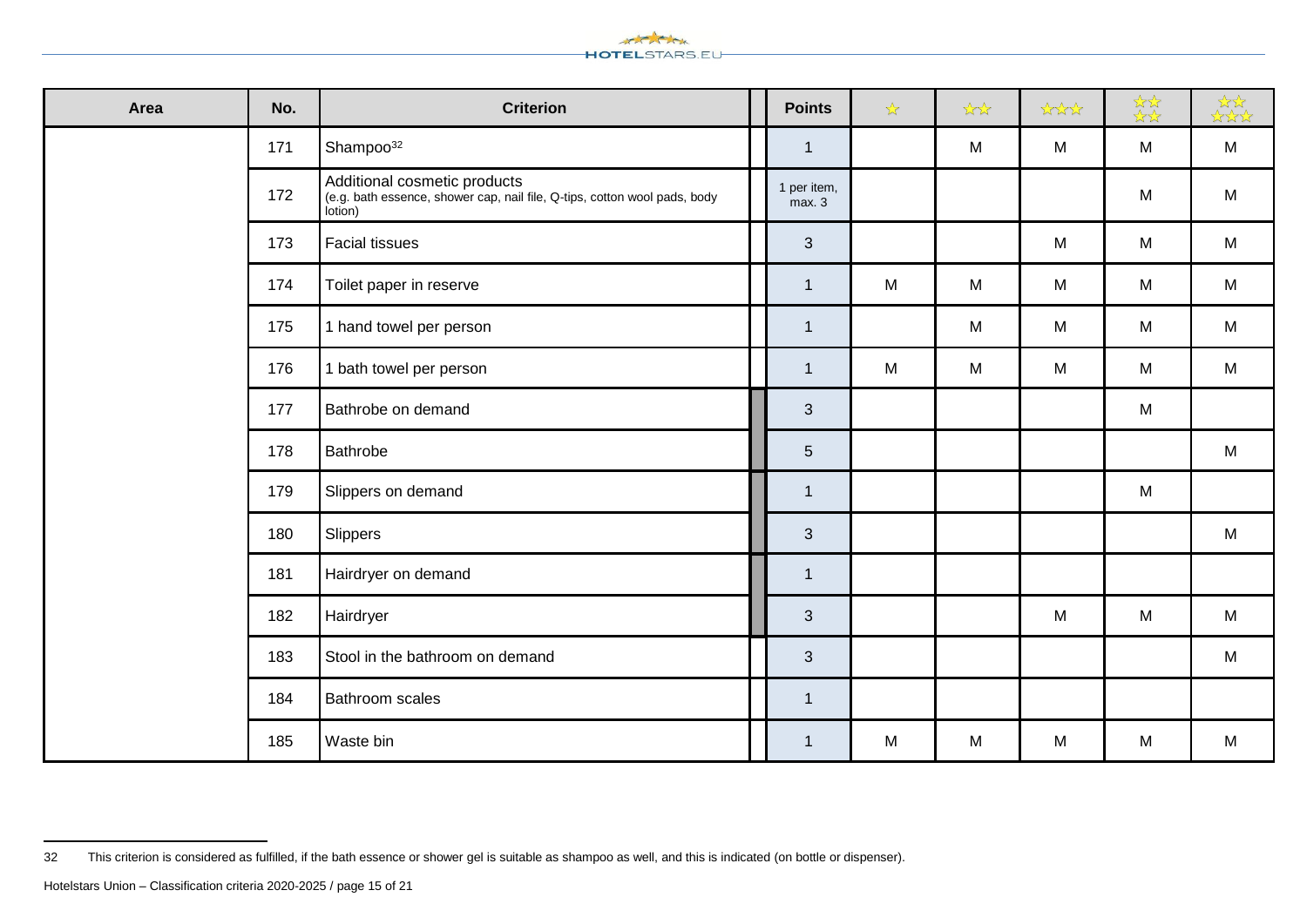

| Area                  | No. | <b>Criterion</b>                                                             | <b>Points</b>  | ☆ | $\frac{1}{\sqrt{2}}$ | *** | ***             | *** |
|-----------------------|-----|------------------------------------------------------------------------------|----------------|---|----------------------|-----|-----------------|-----|
| <b>IV. Gastronomy</b> |     |                                                                              |                |   |                      |     |                 |     |
| Beverages             | 186 | Beverage offer in the hotel                                                  | $\mathbf{1}$   | M | M                    | M   | M               | M   |
|                       | 187 | Beverage offer in the room                                                   | 3              |   |                      | M   | M               | M   |
|                       | 188 | Fridge in the room <sup>33</sup>                                             | 3              |   |                      |     |                 |     |
|                       | 189 | Minibar<br>(with drinks and snacks)                                          | 5              |   |                      |     | $M^{34}$        | M   |
|                       | 190 | Maxibar                                                                      | 3              |   |                      |     |                 |     |
|                       | 191 | 16 hours beverages via room service                                          | 10             |   |                      |     | M <sup>35</sup> |     |
|                       | 192 | 24 hours beverages via room service                                          | 15             |   |                      |     |                 | M   |
|                       | 193 | Water boiler for tea / coffee together with accessories in the<br>room       | $\mathbf{3}$   |   |                      |     |                 |     |
|                       | 194 | Coffee machine with accessories in the room                                  | 5              |   |                      |     |                 |     |
| Bar                   | 195 | Serviced bar or lounge area <sup>36</sup><br>(open at least 5 days per week) | $\overline{7}$ |   |                      |     | M               |     |
|                       | 196 | Serviced bar or lounge area <sup>36</sup><br>(open 7 days per week)          | 10             |   |                      |     |                 | M   |
| <b>Breakfast</b>      | 197 | Breakfast area                                                               | $\mathbf{1}$   | M | M                    | M   | M               | M   |
|                       | 198 | Extended breakfast <sup>37</sup>                                             | 1              | M |                      |     |                 |     |
|                       | 199 | Breakfast buffet or equivalent breakfast menu card <sup>38</sup>             | 5              |   | M                    | M   |                 |     |

<sup>33</sup> Or Minibar (see no. 189)<br>34 Or Maxibar (see no. 190)

<sup>34</sup> Or Maxibar (see no. 190) or 16 hours beverages via room service (see no. 191).

<sup>35</sup> Or Minibar (see no. 189) or Maxibar (see no. 190).

<sup>36</sup> A beverage menu card must be available (printed or digital).

<sup>37</sup> An extended breakfast includes at least one hot beverage (e.g. coffee or tea), a fruit juice, selection of fruits or fruit salad, a choice of bread and rolls with butter, jam, cold cuts and cheese.

<sup>38</sup> Self-service offer with at least the same choice of products as in the extended breakfast with an egg or an egg-plate and cereals.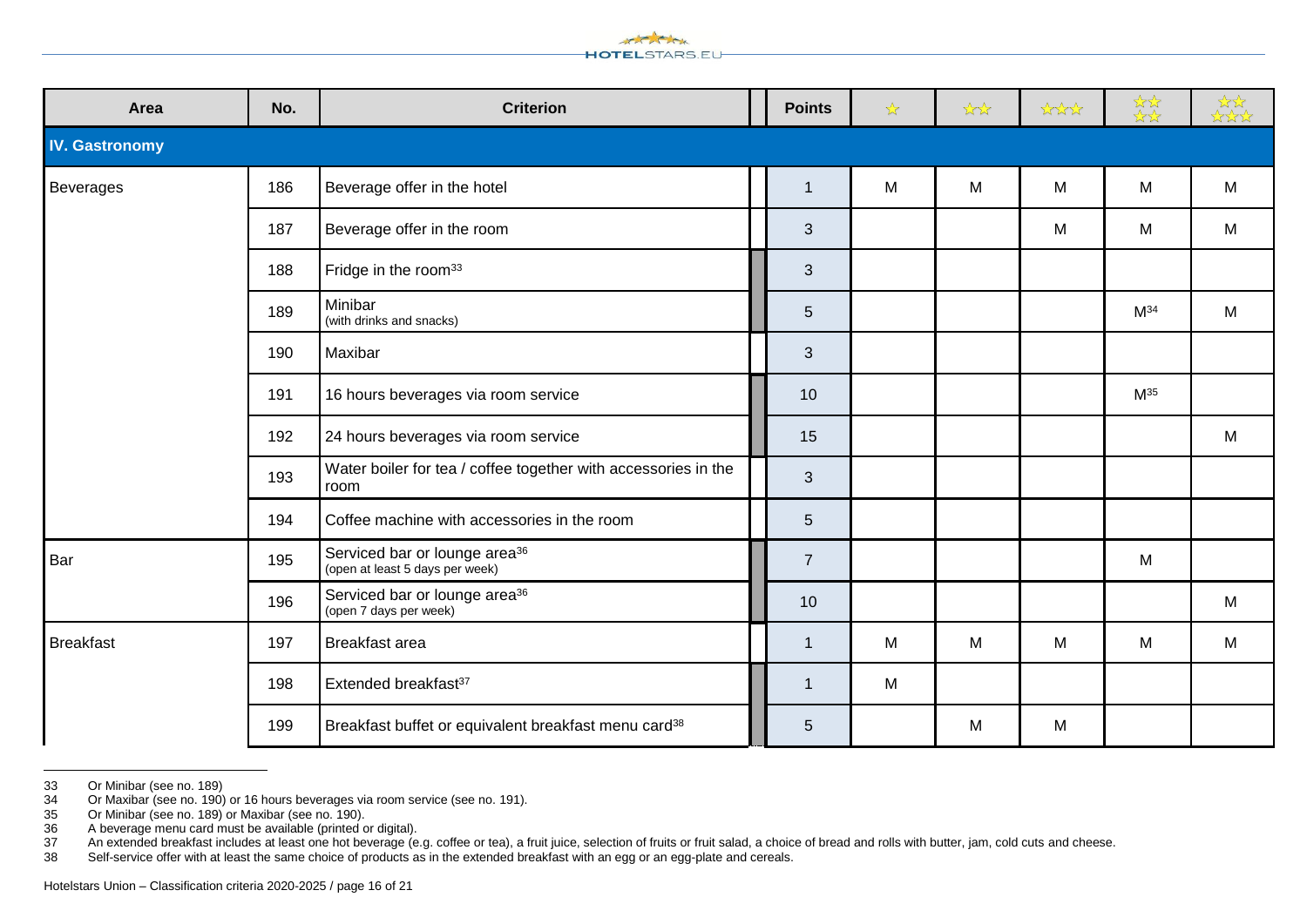

| Area | No. | <b>Criterion</b>                                                   | <b>Points</b>       | $\frac{1}{\sqrt{2}}$ | $\frac{1}{2}$ | **** | *** | र्भू<br>स्रिके |
|------|-----|--------------------------------------------------------------------|---------------------|----------------------|---------------|------|-----|----------------|
|      | 200 | Breakfast buffet with service or equivalent breakfast menu<br>card | 10                  |                      |               |      | M   | M              |
|      | 201 | Breakfast menu card via room service                               | 5                   |                      |               |      |     | M              |
| Food | 202 | Allergen friendly products (gluten-free, lactose-free etc.)        | $\mathbf{3}$        |                      |               |      |     |                |
|      | 203 | Regional dishes <sup>39</sup>                                      | 5                   |                      |               |      |     |                |
|      | 204 | 16 hours food offer via room service                               | 10                  |                      |               |      | M   |                |
|      | 205 | 24 hours food offer via room service                               | 15                  |                      |               |      |     | M              |
|      | 206 | Restaurant <sup>40</sup>                                           | 5 each,<br>max. 10  | M                    | M             | M    |     |                |
|      | 207 | Restaurant <sup>40</sup> open 5 days per week                      | 7 each,<br>max. 14  |                      |               |      | M   |                |
|      | 208 | Restaurant <sup>40</sup> open 7 days per week                      | 10 each,<br>max. 20 |                      |               |      |     | M              |

| V. Event Facilities (MICE) |     |                                                                                                        |  |    |  |  |  |  |  |
|----------------------------|-----|--------------------------------------------------------------------------------------------------------|--|----|--|--|--|--|--|
| <b>Banquet options</b>     | 209 | Banquet options for at least 50 people <sup>41</sup>                                                   |  |    |  |  |  |  |  |
|                            | 210 | Banquet options for at least 100 people <sup>41</sup>                                                  |  |    |  |  |  |  |  |
|                            | 211 | Banquet options for at least 250 people <sup>41</sup>                                                  |  | 5  |  |  |  |  |  |
| Conference rooms           | 212 | Designated co-working spaces / group working rooms                                                     |  | 10 |  |  |  |  |  |
|                            | 213 | Conference room(s) of at least 100 m <sup>2</sup> , ceiling height of at<br>least 2.75 m <sup>42</sup> |  | 10 |  |  |  |  |  |

<sup>39</sup> 39 The food offer features a significant part of regional / national specialities. The majority of used products is from the region.

41 The restaurant area is not included.

<sup>40</sup> Each of them with a different concept, choice of food and location.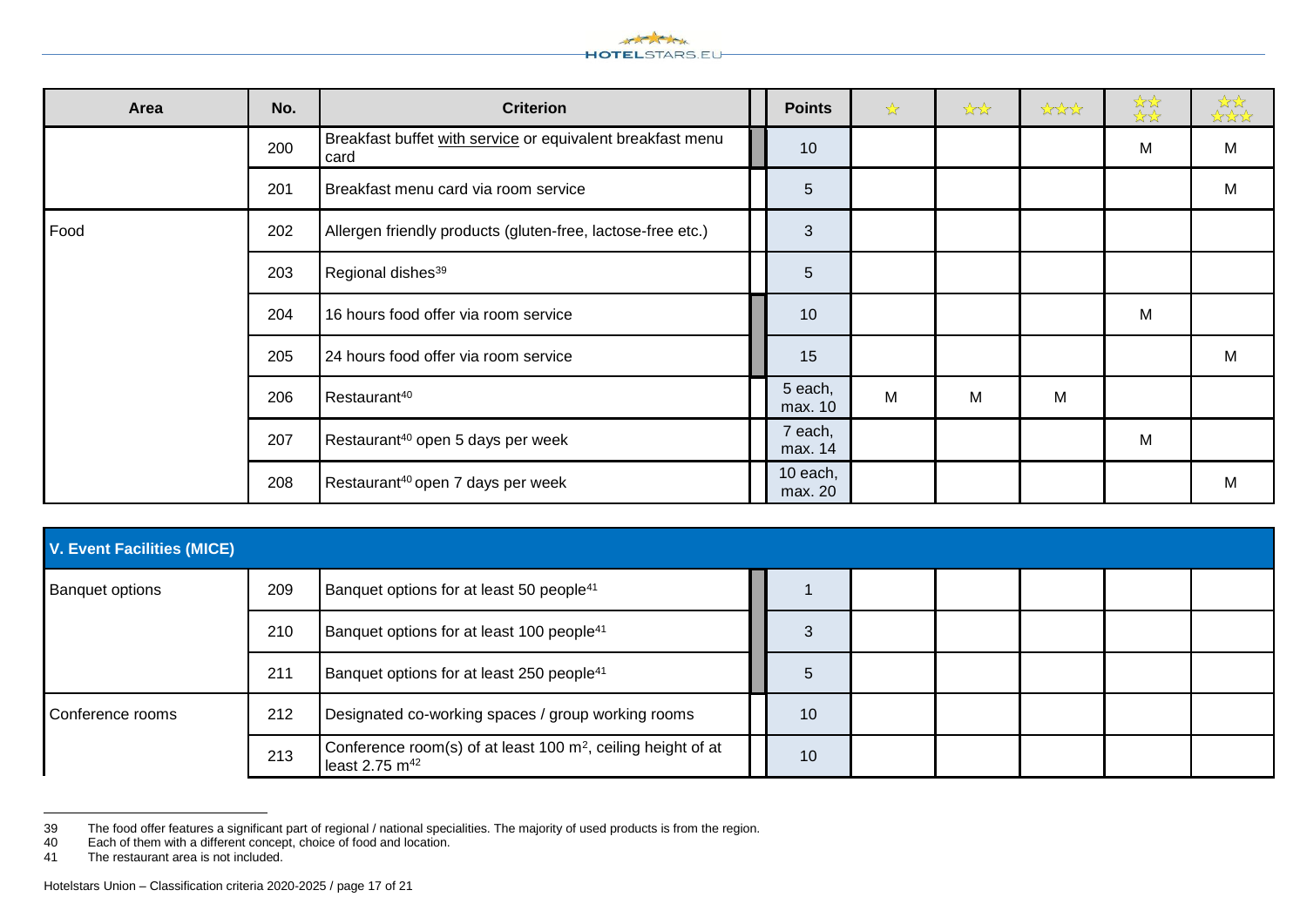

| Area | No. | <b>Criterion</b>                                                                    | <b>Points</b> | ☆ | $\frac{1}{\sqrt{2}}$ | **** | $\frac{1}{2}$<br>$\frac{1}{\sqrt{2}}$ | *** |
|------|-----|-------------------------------------------------------------------------------------|---------------|---|----------------------|------|---------------------------------------|-----|
|      | 214 | Conference service <sup>43</sup><br>(separate department, separate available staff) | 5             |   |                      |      |                                       |     |
|      | 215 | Daylight in the conference room and possibility to darken the<br>room $43, 44$      |               |   |                      |      |                                       |     |
|      | 216 | <b>Business centre</b><br>(separate office and available staff)                     | 5             |   |                      |      |                                       |     |
|      | 217 | Individually adjustable air conditioning of the conference<br>rooms $43$            | 3             |   |                      |      |                                       |     |

| <b>VI. Leisure</b>         |     |                                                                                                                                                                      |  |                              |  |  |  |  |  |
|----------------------------|-----|----------------------------------------------------------------------------------------------------------------------------------------------------------------------|--|------------------------------|--|--|--|--|--|
| Sport                      | 218 | Adequate own recreation facilities onsite (indoor or<br>outdoor) <sup>45</sup> (e.g. private garden, tennis court, beach or access to lake, golf<br>course)          |  | 3 per<br>facility,<br>max. 9 |  |  |  |  |  |
|                            | 219 | Rental of sports equipment<br>(e.g. skis, boats, bicycles)                                                                                                           |  | 3                            |  |  |  |  |  |
|                            | 220 | Gym <sup>46</sup> with at least 4 different exercise machines<br>(e.g. ergometer, dumb bell, machine for weight training, treadmill, rowing<br>machine, stairmaster) |  | 5                            |  |  |  |  |  |
| Spa/Wellness <sup>47</sup> | 221 | Massages <sup>48</sup><br>(e.g. full body massage, lymph drainage, Shiatsu, foot reflexology)                                                                        |  | 3 per<br>cabin,<br>max. 9    |  |  |  |  |  |
|                            | 222 | Separate relaxation room <sup>49</sup>                                                                                                                               |  | 3                            |  |  |  |  |  |
|                            | 223 | Whirlpool or equivalent                                                                                                                                              |  | 3                            |  |  |  |  |  |

42 A conference room must have appropriate lighting (with artificial light 200lux), WIFI, a projector, a projection screen (appropriate to ceiling height and room size), a coat rack or locker and an adequate number of power sockets.

- 43 Acceptance only if criterion no. 213 is fulfilled.<br>44 Minimum criterion for every conference room.
- 44 Minimum criterion for every conference room.<br>45 Facilities are part of the hotel area and possible
- 45 Facilities are part of the hotel area and possible costs of use can be charged to the room.<br>46 The gym has a minimum size of  $20m^2$ .
- 46 The gym has a minimum size of  $20m^2$ .

- 47 The spa area has to be accessible without crossing the conference or the restaurant area.
- 48 The cabins have a minimum size of  $10m^2$ .
- 49 The relaxation room has a minimum size of  $20m^2$ .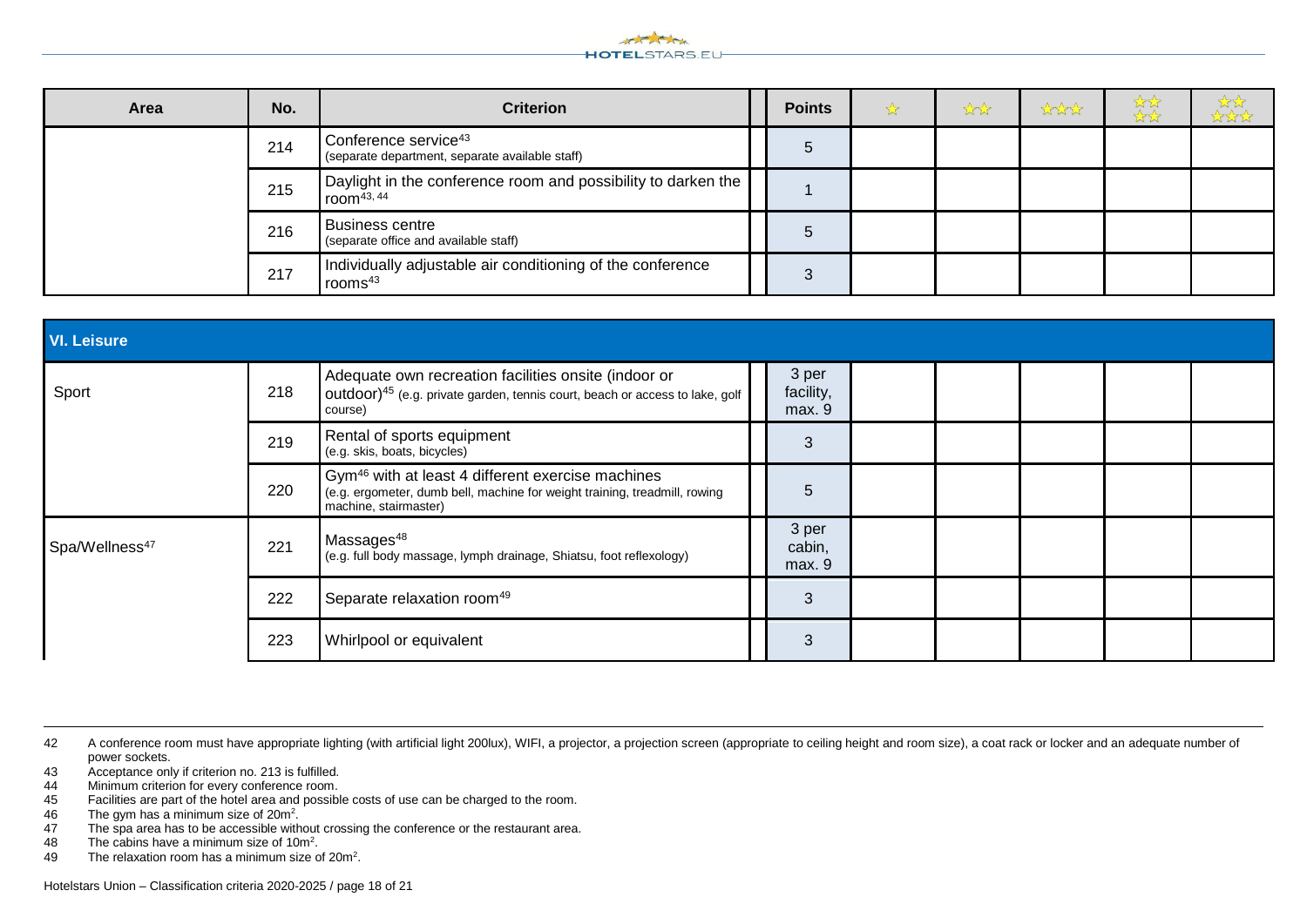

| Area     | No. | <b>Criterion</b>                                                                                                                                                  | <b>Points</b>                                    | ☆ | $\frac{1}{2}$ | **** | *** | र्दे देखें<br>देख देखें |
|----------|-----|-------------------------------------------------------------------------------------------------------------------------------------------------------------------|--------------------------------------------------|---|---------------|------|-----|-------------------------|
|          | 224 | Sauna<br>(with a minimum size of 6 seats)                                                                                                                         | 3 per<br>sauna<br>type <sup>50</sup> ,<br>max. 9 |   |               |      |     |                         |
|          | 225 | Beauty farm <sup>48</sup> with at least 4 different kinds of treatment<br>(e.g. facial, manicure, pedicure, peeling and stress relaxation massage are<br>offered) | $\overline{5}$                                   |   |               |      |     |                         |
|          | 226 | Spa <sup>48</sup> with at least 4 different kinds of treatment<br>(e.g. bath, Kneipp, hydrotherapy, moor, hammam, steambath)                                      | 10                                               |   |               |      |     |                         |
|          | 227 | Private spa cabin                                                                                                                                                 | 5                                                |   |               |      |     |                         |
|          | 228 | Swimming pool (outdoor) <sup>51</sup> or swimming pond <sup>52</sup>                                                                                              | 10                                               |   |               |      |     |                         |
|          | 229 | Swimming pool (indoor) <sup>53</sup>                                                                                                                              | 10                                               |   |               |      |     |                         |
| Children | 230 | In-house child care (for children younger than 3 years) for at<br>least 3 hours on weekdays by skilled staff                                                      | 10                                               |   |               |      |     |                         |
|          | 231 | In-house child care (for children older than 3 years) for at<br>least 3 hours on weekdays by skilled staff                                                        | 10                                               |   |               |      |     |                         |
|          | 232 | Children's area<br>(playroom/ playground)                                                                                                                         | 3                                                |   |               |      |     |                         |
|          | 233 | Baby equipment on demand (e.g. high chair, food warming<br>equipment, changing mat, baby alarm)                                                                   | 3                                                |   |               |      |     |                         |
| Others   | 234 | Central sanitary facilities for hotel guests                                                                                                                      | 3                                                |   |               |      |     |                         |
|          | 235 | Library                                                                                                                                                           | $\mathfrak{B}$                                   |   |               |      |     |                         |
|          | 236 | Host/animation programme                                                                                                                                          | 5                                                |   |               |      |     |                         |

<sup>50</sup> Sauna types: "hot/dry" (e.g. Finnish sauna), "warm/slightly humid" (e.g. Tepidarium), or "warm/heavily humid" (e.g. steam room).

<sup>51</sup> The outdoor swimming pool is heated and has a minimum size of  $60m^2$ .

<sup>52</sup> A swimming pond is a man-made, standing water body for swimming or bathing free of chemical water preparation.<br>53 The indoor swimming pool is heated and has a minimum size of 40m<sup>2</sup>.

<sup>53</sup> The indoor swimming pool is heated and has a minimum size of  $40m^2$ .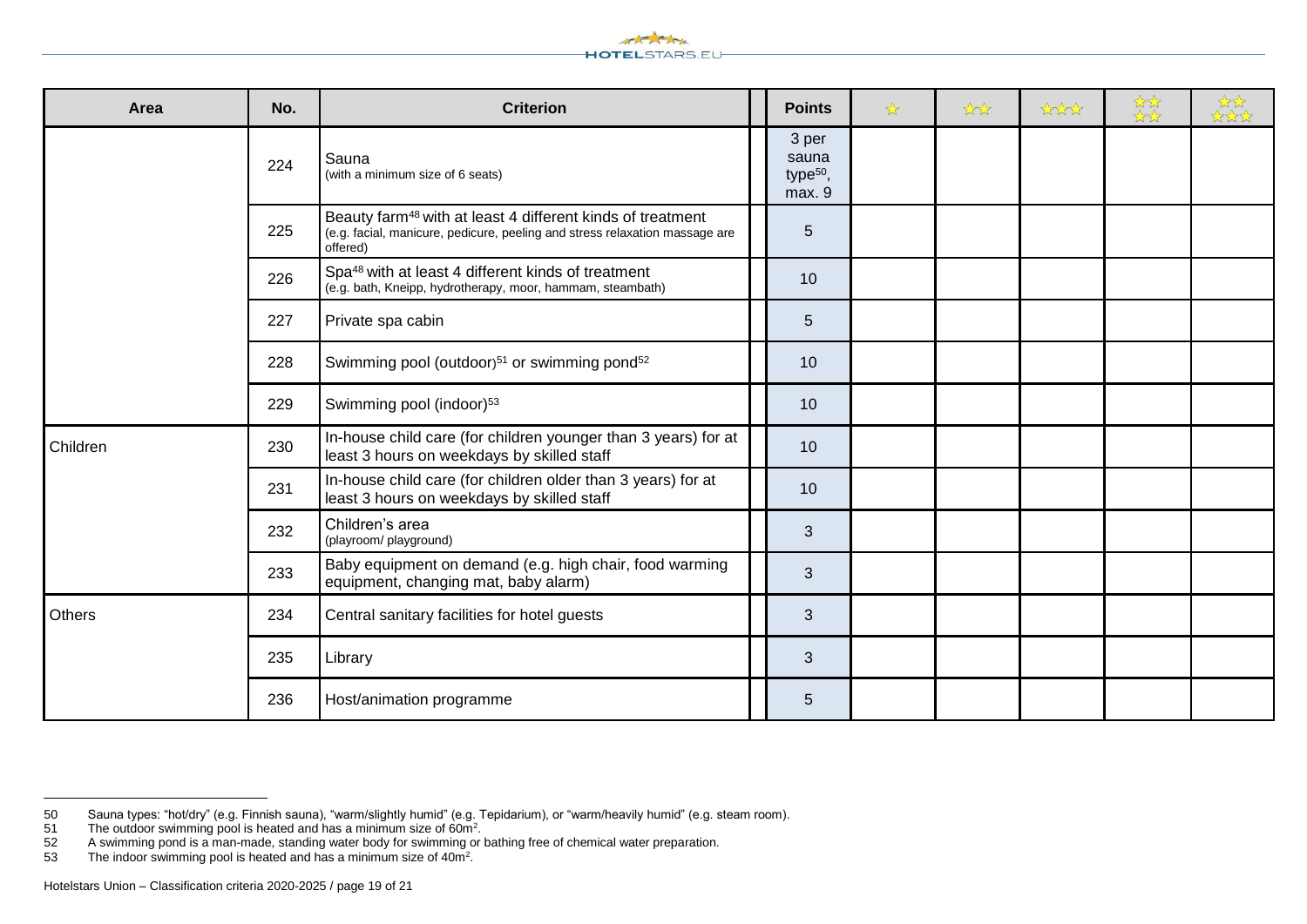

| Area                     | No.                                       | <b>Criterion</b>                                                                                                                                      |  | <b>Points</b> | ☆ | $\frac{1}{2}$ | **** | ** | *** |
|--------------------------|-------------------------------------------|-------------------------------------------------------------------------------------------------------------------------------------------------------|--|---------------|---|---------------|------|----|-----|
|                          | <b>VII. Quality and Online Activities</b> |                                                                                                                                                       |  |               |   |               |      |    |     |
| <b>Quality Systems</b>   | 237                                       | Systematic complaint management system <sup>54</sup>                                                                                                  |  | 1             |   |               | M    | M  | M   |
|                          | 238                                       | Systematic analysis of guest reviews <sup>55</sup>                                                                                                    |  | 3             |   |               |      | M  | м   |
|                          | 239                                       | Quality controls by mystery guesting <sup>56</sup>                                                                                                    |  | 5             |   |               |      |    |     |
|                          | 240                                       | Quality management system according EHQ <sup>57</sup> or equivalent                                                                                   |  | 15            |   |               |      |    |     |
| <b>Online Activities</b> | 241                                       | Hotel own website <sup>58</sup> with updated information and realistic<br>pictures together with the location of the hotel                            |  | 1             | M | M             |      |    |     |
|                          | 242                                       | Bilingual website <sup>58</sup> with updated information including the<br>bed sizes and realistic pictures together with the location of<br>the hotel |  | 5             |   |               | M    | M  | М   |
|                          | 243                                       | Website with direct booking option                                                                                                                    |  | 5             |   |               |      |    |     |
|                          | 244                                       | Website with guest reviews                                                                                                                            |  | 3             |   |               |      |    |     |
|                          | 245                                       | Mobile responsive website or mobile application                                                                                                       |  | 5             |   |               |      |    |     |
|                          | 246                                       | Active invitation of departing/checked-out guests to write a<br>review on a portal or on the website                                                  |  | 5             |   |               |      |    |     |
| <b>Others</b>            | 247                                       | Sustainability label / certificate <sup>59</sup>                                                                                                      |  | 20            |   |               |      |    |     |

<sup>54</sup> A systematic complaint management system includes structured complaint acceptance, evaluation, and response.

<sup>55</sup> Active and systematic gathering and evaluation of guest opinions about the quality of the hotels services, analysis of weaknesses, and the realization of improvement.<br>56 For the Mystery questing to be accepted the follo

For the Mystery questing to be accepted the following aspects need to be fulfilled at least once during a classification period: by professional externals upon initiative and on the account of the hotel, analysed and For t documented. Hidden (internal) controls e.g. of the hotel chain or cooperation are accepted as equal.

<sup>57</sup> European Hospitality Quality (EHQ) is the European Hospitality Quality scheme launched by HOTREC, the umbrella association of national trade associations representing hotels, restaurants, cafés, and similar establishments in Europe (cf. www.hotrec.eu). It serves as a reference model for national and regional quality schemes on European level.

<sup>58</sup> Pictures have to show at least an exterior view, the public area and a room.<br>59 National decision on recognised labels and certificates.

National decision on recognised labels and certificates.